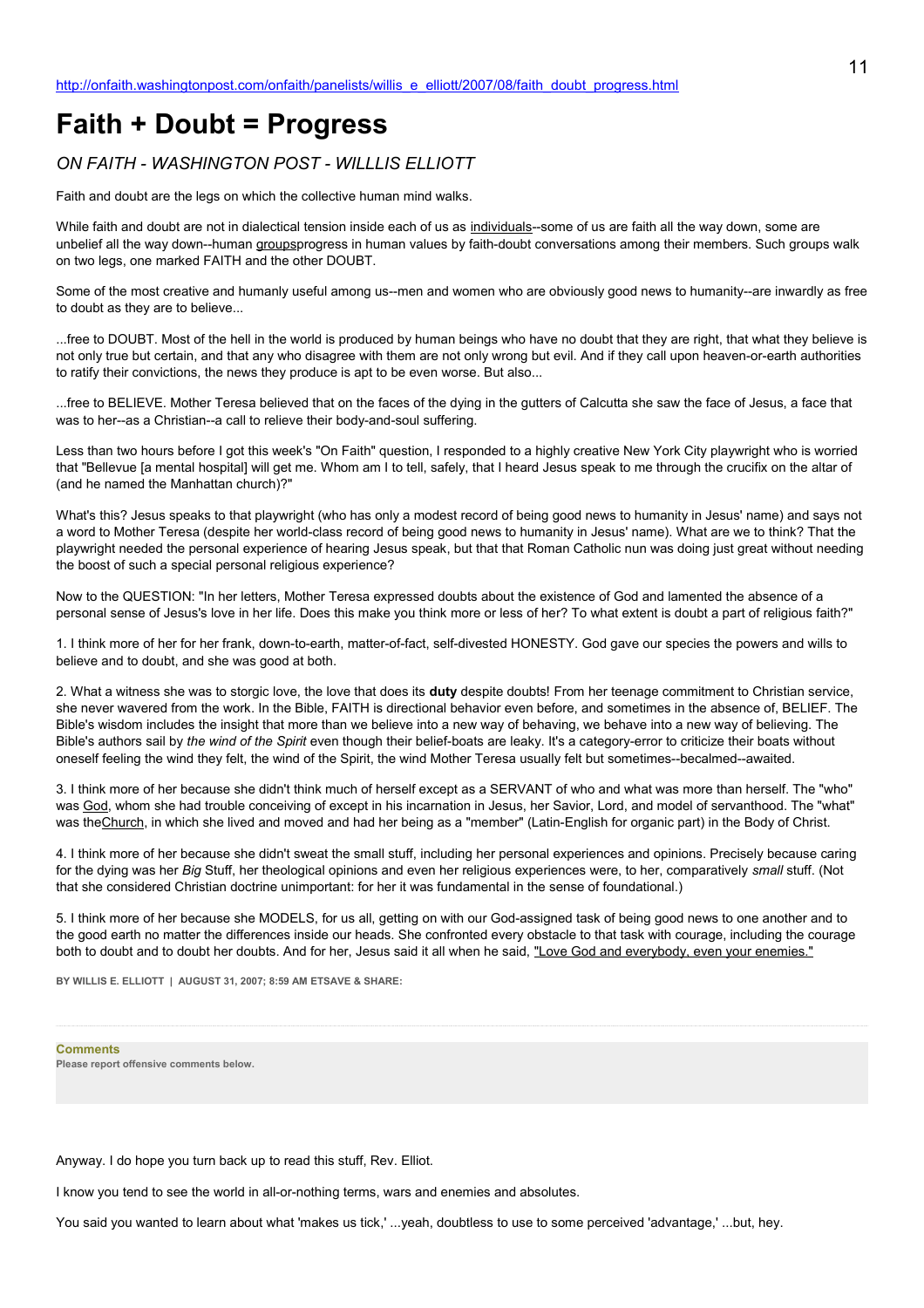To us, this ain't a war.

One thing I know about us is, well, we have no need or desire to religiously 'conquer,' and... We ain't going anywhere. (well, neither are you, necessarily, to our mind.)

Sometimes, in the interest of building bridges, I try to impress that. ...your all-fired urgency to Have The One True And Authoritative Belief Right Now And Forever just isn't a real need to us.

Gods know that if They could find me where I was without word one of Wicca or Neopaganism, They don't need me out there advertising.

Certainly, I never expected to end up being the kind of person that even \*talks\* like this, when I touched down in this life with a head full of another.

But... here are \*my people.\* I know \*your\* world well enough, all the lies and needs and accusations and ...the good that's in you despite treating life like you're dancing on the edge of 'the Pit' and often feeling the need to stay out by thinking you're 'throwing others in.'

My people just want to live. We've always been here.

Maybe in another life, you'll join \*our\* Dance yourself, or someone else's.

But no hurry.

What's urgent are justice, even fellowship, \*here.\* Right now.

I know many Christians who don't \*need\* to keep trying to cast my people as villains out of a book, or as otherwise-awful people. To oppress, suppress, and repress others to feel 'justified' in the face of fears of Hell and promises of 'eternal reward.'

You can't separate your desire to rule everyone from these fears, try as you might.

I suggest there's better in you. I've seen that, too.

I've been among you, and might well be again. ;)

One thing about 'Pagan religion' is, well, someone thought they could cut us off from the Gods by breaking traditions and imposing rules and hurting a lot of people.

It's not only a bad thing to do, we know darn well it \*doesn't work.\*

We're still here.

That's part of our religion, too. We have no need or desire to 'abolish' yours.

Yours doesn't have that kind of power, and there's no reason to believe ours would or should, even if we foolishly wanted to try.

But we have a birthright in this world, and that you can't take away, either.

"We have trusted no man's promise We have kept to just ourselves We have suffered from the lies in all the books upon your shelves

And our patience and endurance Through the Burning Times and now Have given us the strength to keep our vow

We won't wait any longer We are stronger than before.

You thought you had destroyed the memory of the ancient ways. But still we light the balefires every year on Solstice days And on Beltane Eve and Samhain you may find us on the hill Invoking once again the Triple Will.

We won't wait any longer."

-Gwydion

Maybe, Bible guy, we're those \*neighbors\* your Teacher told you about. Maybe... what he had to say about \*enemies\* was in case you felt you had any.

Maybe "love" is a lot simpler and more direct and honest than what you've made of it to serve your spiritual 'war.'

Maybe that's something a few of us learned while being someone like \*you.\*

S'all right. If you let it be.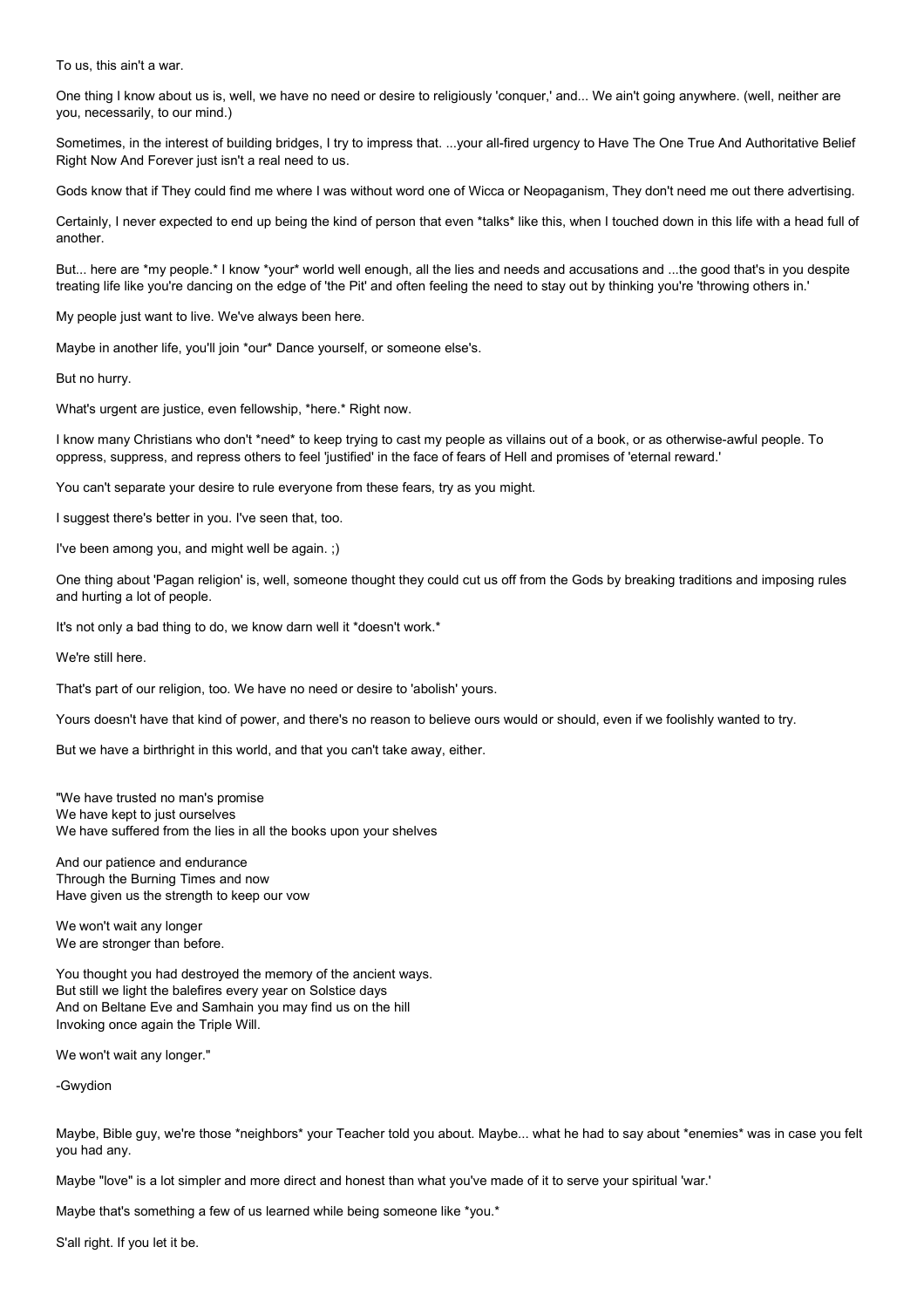Spiritually, we got all the time in the world.

Crashing or corrupting a civilization cause you can't hack uncertainty, though, ...always leads to major bummers.

And waste.

We \*don't\* have a lot of time, by those criteria.

Time to make good on the promises of \*this\* civilization.

Cause those won't wait any longer, either.

May be you see \*us\* as the 'angry children...' No wonder. Your children are pretty angry, actually.

But the feeling's pretty mutual just lately.

I'd see better fellowship between our faiths.

That means, sooner or later, you're gonna have to stop trying to see us through the pages of a book and meet your neighbors.

Neighbor.

**POSTED BY: PAGANPLACE | SEPTEMBER 5, 2007 4:32 PM [REPORT OFFENSIVE COMMENT](mailto:blogs@washingtonpost.com?subject=On%20Faith%20Panelists%20Blog%20%20%7C%20%20Paganplace%20%20%7C%20%20Faith%20+%20Doubt%20=%20Progress%20%20%7C%20%201292647&body=%0D%0D%0D%0D%0D================%0D?__mode=view%26_type=comment%26id=1292647%26blog_id=618)**

Seeing as how the Druids and Celts' teachings were all handed down orally and considered anything written to be of little to no use to others, all we have to go on in someone else's outside ideas of what the Druids were all about. Sort of like me as a former Jew attempting to explain Christianity to someone who's never heard it before. Except in that case it was from someone who set out to conquer them.

The Bible evolves? I wasn't aware of this. Are the fundamentalists who keep using it to justify the lesser status of ANY minority aware of this?

Here's something interesting though. If the Bible evolves these days, who is to say that it didn't evolve at that time out of the stories of Amenophis, Isis or other cultural mythologies that existed at the time? In one's training to be a theology scholar, are there any classes about where the influences of the Biblical authors may have come from?

I guess what bothers me most about this panelist is that he is so quick to label others 'hypocrites' by attributing to others things that they never said. And then says 'I hate your god/dess'. I thought people who consider themselves teachers, ministers, authors should be above such pettiness. How is that proving your 'God is Love' point? Especially when you decry Pagans as 'NonAmerican?' It really saddens me that someone of your standing cannot even attempt to learn something about those who are different from them.

We are part of the living embodiment of what was stated in the Declaration- 'ALL men are created equal'. not 'all those who don't think like Mr. Elliott.' And in my readings of the Declaration of Independence and the Constitution of the United States I have yet to find the word 'Biblical laws' anywhere in the text.

And I have never understood why the good Christianity or any other religion does must be 'glorified.' Why does Christianity need credit for the good things its adherents do? I would never dream of shouting about the things I try to do for others in my everyday life. Why not do it for the sake of doing it? If you make an impact on someone for the better they will remember that and return it to you or maybe pass it on. Why cannot that be reward in itself?

**POSTED BY: PRIVER | SEPTEMBER 5, 2007 3:29 PM [REPORT OFFENSIVE COMMENT](mailto:blogs@washingtonpost.com?subject=On%20Faith%20Panelists%20Blog%20%20%7C%20%20PriveR%20%20%7C%20%20Faith%20+%20Doubt%20=%20Progress%20%20%7C%20%201292456&body=%0D%0D%0D%0D%0D================%0D?__mode=view%26_type=comment%26id=1292456%26blog_id=618)**

#### Hee, Terra. Nice one.

"Don't tread on me." :)

Now, Reverend, just for a bit to add, you've got to be careful where you throw the word \*hypocrite\* around. You're the one who makes absolutist arguments from authority: certainly, the secular argument against the assertions "The Founding Fathers Wanted This To Be Exclusively a Christian Nation" doesn't \*depend\* on Jefferson being "perfect" by modern standards. If anyone's does, yours do: certainly that fact doesn't strengthen \*your\* case:

In fact, they \*tried\* to abolish slavery immediately, but it just wouldn't have been practicable cause of the South, there'd have been no United States at all: meaning, the principles were there from the beginning, they just couldn't live up to it, yet. As for their personal decisions, well. Who can say.

You claim I 'deny Biblical evolution,' ...no, not really. I point out that it's \*fundamentalists and conservatives like yourself\* that cling to a lot of old and unapplicable stuff, especially when it comes to taking your view of modern Pagans from what the Bible and other biased sources \*said about ancient ones.\*

Just today there was an article on another site claiming how 'Thou Shalt Not suffer a Witch to live' \*should in fact be taken to refer to us.\*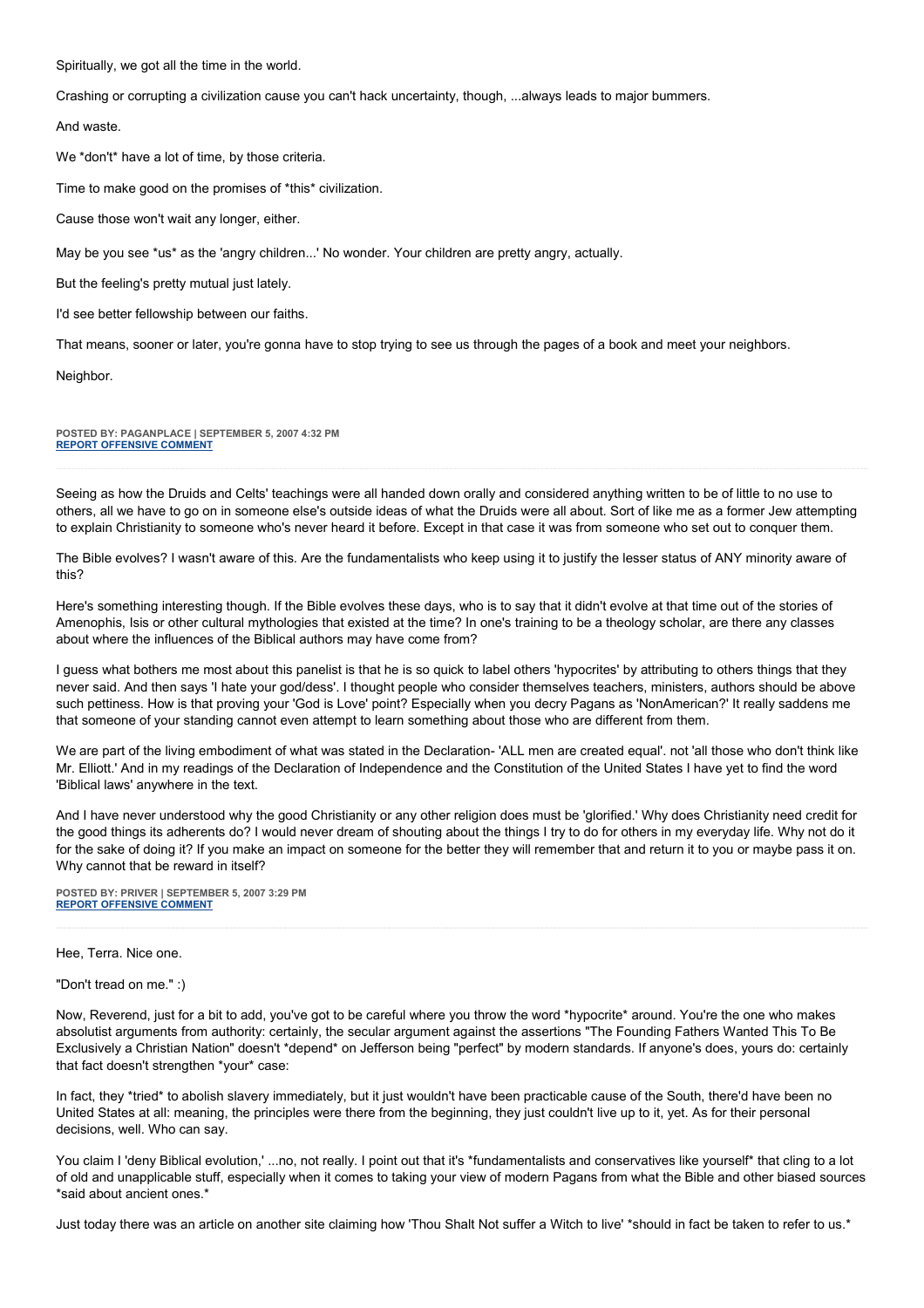If you want to evolve, go ahead.

If you can learn to live with us with civility and justice and equality, what else you believe isn't our problem.

Frankly, the Founding Fathers built in a system for the \*Constitution\* to evolve: to preserve and \*expand\* liberties and freedoms in changing times, not for someone to come along and say, "This is \*meant\* to be for conservative Christians and straights \*only.\*"

It's for \*we the people.\*

If they'd wanted it to be a Biblical nation, there's no disputing they were articulate people. They could have \*said.\* Clearly. In the Constitution.

The Druids certainly were massacred by Rome \*because they were a force for social and cultural cohesion capable of uniting and coordinating the tribes.\* Rome's policy of 'divide and conquer' required each tribe to cut separate deals against their neighbors. The only reference to 'human sacrifice' is in Casear's self-serving De Bello Gallico, and is dubious indeed, except in order to justify breaking Rome's policy of respect for other religions and make the victory seem all the more necessary and justified.

As for Christianity's arrival in Europe and the islands, it certainly wasn't as complete and sudden (and peaceful) as it's often made out to be, which isn't to say there were no Christians there... in fact, they were welcomed, often as not, a hospitality repaid with some very nasty things.

In your haste to call us 'hypocrites,' you've failed to actually understand our positions on things, or give us credit for a consistency in them.

Frankly, no, we're not the ones claiming our way is perfect. Nor that we're defending an 'authority' which must have its flaws ignored in order that everyone might 'obey' that authority.

The fact that 'hypocrisy' exists, and is particularly rife in the intolerant authoritarians of your religion doesn't undercut the argument that that authority \*doesn't\* rule us.

You assume we're arguing \*for\* a rival authoritarian idea, it seems. (The Constitution is our \*social\* contract, and it has \*built in\* evolutionary mechanisms, as well as \*unalienable rights\* that even religious voices can't take away: that's why it starts with a mention of 'endowed by their Creator' (without specifying who that is, remember that in a Deist view, this concept is not the same as the modern rightwing Christian one, though it may encompass it. In the Deist context, I have no problem associating that with the Great Goddess or other views we hold, even if I don't believe 'Creation' is 'Artifice.')

Personally, I have every personal and intellectual reason to be 'sour on your religion.' That doesn't mean we can't all live together as Americans. It's really when you drag all this stuff into politics and society and call us 'Satanic' and 'hypocrites' (for standards and premises we don't hold) and all manner of other things that incite against us the hatred you speak of and all that comes from it.

You say 'God is Love' in one breath, and in the next say he and you 'hate' us.

And if you want to level accusations of hypocrisy right and left, you ought to do better than 'mixing it up in your head.'

Who's the hypocrite, here?

**POSTED BY: PAGANPLACE | SEPTEMBER 5, 2007 2:01 PM [REPORT OFFENSIVE COMMENT](mailto:blogs@washingtonpost.com?subject=On%20Faith%20Panelists%20Blog%20%20%7C%20%20Paganplace%20%20%7C%20%20Faith%20+%20Doubt%20=%20Progress%20%20%7C%20%201292190&body=%0D%0D%0D%0D%0D================%0D?__mode=view%26_type=comment%26id=1292190%26blog_id=618)**

Rev. So when we as a nation kill a murderer or a rapist that is what? Vengence. But when Pagan countries did it, it's human sacrifice? So how many of your ilk has said a prayer for someone waiting for the gas chamber, so that his soul would go to your god? You see all Pagans as the same. That is like saying the Christians of year 1 is the same as those 2000 years later. It's like saying the Greek Orthodox Chruch is the same as the Southern Baptist. American Pagans are even different then British ones.

You have the jealous and angry god...not us.

You have no knowledge of us. None. All we have is what we see in the words and deeds of your fellow Christians. And as far as hypocracy? Look in the mirror.

Sam Harris and his "ilk" is correct. Religion can not create what is not within a person. How exactly do you think we Pagans are created? How do you think that we are fast becoming the third largest religion in this country? I and all the Pagans of my generation were born and raised in Christian households...I just got two new students who were both raised Strict Catholic in Southern Louisiana. You think that their Catholic religion was what filled their spiritual needs? If it did they would not have been led to me. We are born with the ideas of right amd wrong...of either careing about others or not. How many people born into loving, careing families turn out to be unibombers and crazed cannibals? How many Atheists have been loving parents and community leaders as well as given the world discoveries that enriched all our lives?

People have held up the bible and used it as their exuse for anything they wanted to do. There also are wonderful folks that gain from their love of Christianity also...my daughter is one of them...as is many of my family and many of my friends. I can very much love those of other religions and respect their choices and their gods. I do not hate. But I can point out the falsehoods. Just like I do not see my faith as pure and totally without nut cases and crooks...the big differences between us is..I will call them out. I will call out those who claim some direct line to the First man and woman that stared at the moon. Our myths are myths...our Gods do not walk on water...they are water.It's the High Priestesses that walk on the water. ; )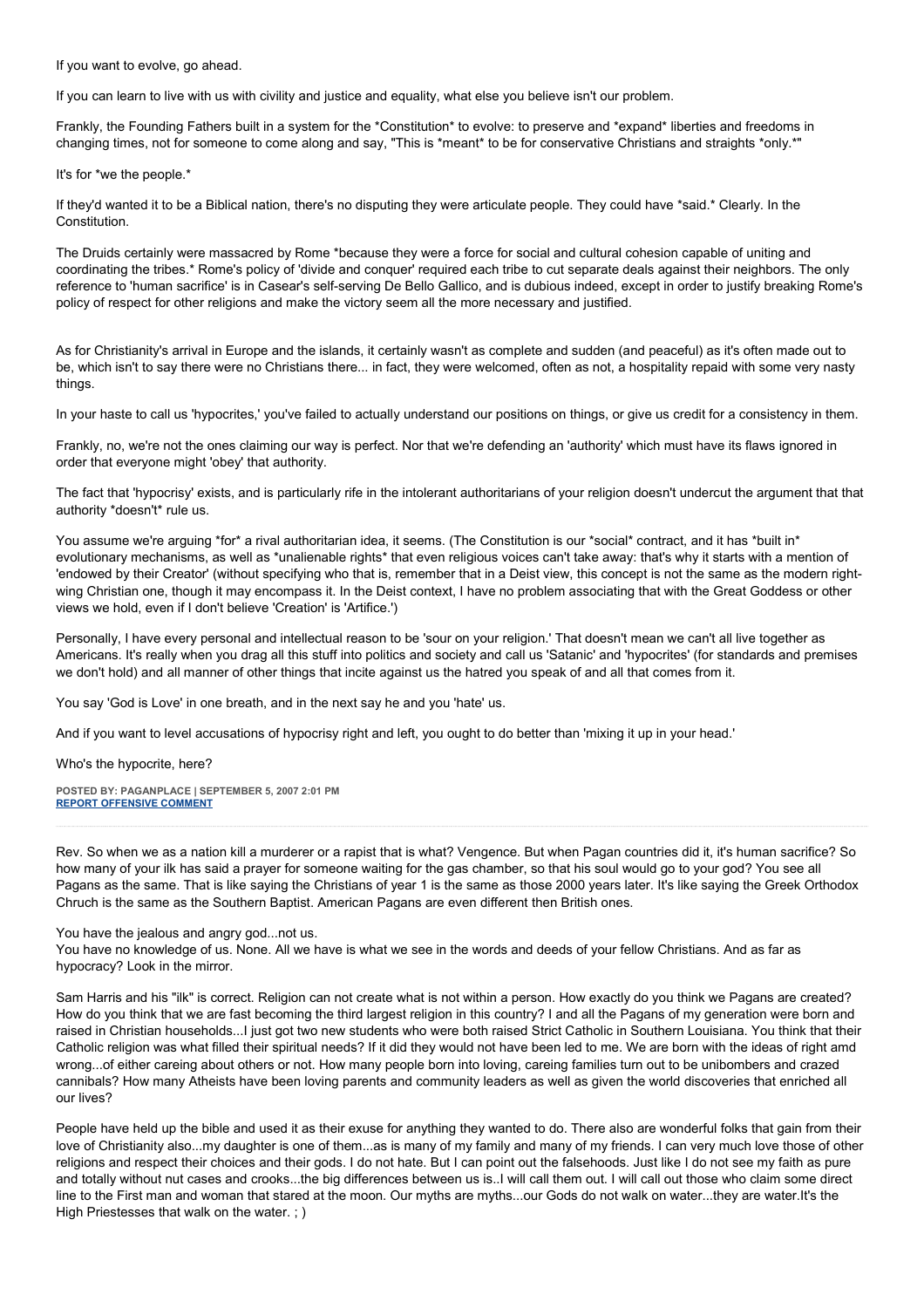I have never claimed perfection for the Iroquois, and wish you to find where I did. You said that your religion was the founding agent of this nation...and the oldest democracy. I proved you wrong. I will say that yes...it certainly was enlightenment...but exactly where does your religion fit into that?

Tom Paine, wrote the panphlets that brought on most of what the founders fought for.Contributing fundamentally to the American Revolution, the French Revolution, and the struggles of Britain's Industrial Revolution, Thomas Paine was one of the most remarkable political writers of the modern world and the greatest radical of a radical age. Through his Common Sense pamphlet and the Crisis papers, he inspired Americans not only to declare their independence and create a republic; he also emboldened them to turn their colonial rebellion into a revolutionary war, defined the new nation in a democratically expansive and progressive fashion, and articulated an American identity charged with exceptional purpose and promise.

Paine was inquisitive, gregarious, and compassionate, yet strong-willed, combative, and ever ready to argue about and fight for the good and the right. The story is told of a dinner gathering at which Paine, on hearing his mentor Franklin observe, "Where liberty is, there is my country," cried out, "Where liberty is not, there is my country!" A workingman before an intellectual and author, Paine developed his revolutionary beliefs and ideas not simply from scholarly study but all the more from experience -- experience that convinced him that the so-called lower orders, not just the highborn and propertied, had the capacity both to comprehend the world and to govern it. And addressing his arguments to those who traditionally were excluded from political debate and deliberation, not merely to the governing classes, he helped to transform the very idea of politics and the political nation.

At war's end Paine was a popular hero, known by all as "Common Sense." And yet he was not finished. To him, America possessed extraordinary political, economic, and cultural potential. But he did not see that potential as belonging to Americans alone. He comprehended the nation's history in universal terms -- "The cause of America ... is the cause of all mankind" -- and believed that the actions of his fellow citizens-to-be were filled with world-historic significance. "The sun never shined on a cause of greater worth," he wrote. "'Tis not the affair of a city, a county, a province, or a kingdom but of a continent -- of at least one-eighth part of the habitable globe. 'Tis not the concern of a day, a year, or an age; posterity are virtually involved in the contest, and will be more or less affected even to the end of time, by the proceedings now."

America's struggle had turned Paine into an inveterate champion of liberty, equality, and democracy, and after the war he went on to apply his revolutionary pen to struggles in Britain and France. In Rights of Man, he defended the French Revolution of 1789 against conservative attack, challenged Britain's monarchical and aristocratic polity and social order, and outlined a series of public-welfare initiatives to address the material inequalities that made life oppressive for working people and the poor. In The Age of Reason, he criticized organized religion, the claims of biblical Scripture, and the power of churches and clerics. And in Agrarian Justice, he proposed a democratic system of addressing poverty that would entail taxing the landed rich to provide grants or "stakes" to young people and pensions to the elderly.

Paine is known as The Lost Founder. His pen and wit was his sword. His words and energy flamed the politicians into action.

What you do not like is that he loved freedom and equality without belief in your religion. When you get down to it, the conservatives were those against fighting for a Free America. They believed in the right of the monarchy...kind of reminds me of today...

The Romans cut down the sacred Groves and killed many Druids, not because of human sacrifice...but the Druids were the Priests, Counselors and Warriors of the Celts. There was one writer that claimed human sacrifice... That writer Julius Caesar had never been to the Celtic Lands and never met a Druid. While there has been writers that claimed that the Druids did do ritual killings of criminals. I am sure with less pain and terror then those accused of Witchcraft, being gay, Jewish or Heresy went through.

Druids were called snakes...that Patrick was said to have gotten rid of. There has never been snakes in Ireland... Bring Back the Snakes © 1997, 2001 c.e. words by Isaac Bonewits music trad. ("My Bonnie Lies Over the Ocean")

'Twas on a bright Midsummer's evening, An old woman I chanced for to see. She grabbed both my shoulders and shook 'em, Saying, "Bring back the snakes to me!"

Bring back, bring back, bring back the snakes to me, to me; Bring back, bring back, O bring back the snakes to me!

"My land was a jewel most blessed, My people both happy and free, Till the preachers came in with their crosses, And drove all the snakes out to sea."

Bring back, bring back, bring back the snakes to me, to me; Bring back, bring back, O bring back the snakes to me!

"Yes, 'snakes' was the word that they used then, For the masters of all druidry, Whom they murdered, converted or banished, As threats to their new tyranny."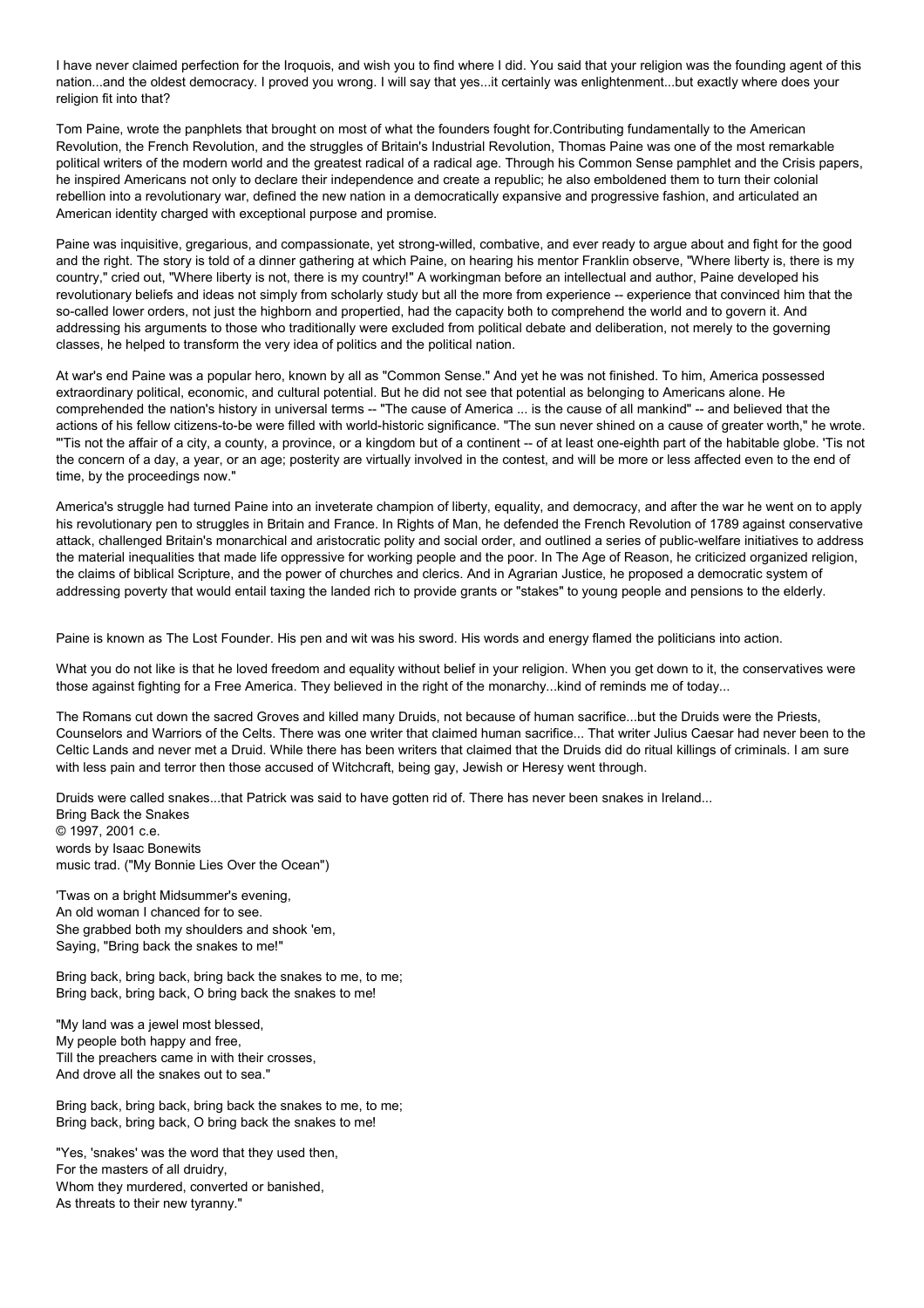Bring back, bring back, bring back the snakes to me, to me; Bring back, bring back, O bring back the snakes to me!

"Now it's past fifteen centuries later, The results now are clear for to see; Ireland was better off Pagan, So bring back the snakes to me!"

Bring back, bring back, bring back the snakes to me, to me; Bring back, bring back, O bring back the snakes to me!

Then the old woman's face started changing, Every country and race I could see. She said, "All lands are better off Pagan, So bring back the snakes to me!"

Bring back, bring back, bring back the snakes to me, to me; Bring back, bring back, O bring back the snakes to me! -------

Rev. You are an elder and as such I respect you, but I do have some knowledge of my own as an elder. You make it profoundly clear that you are not respectful of our right to believe as we wish. You see your faith as being all love and light...while we who have been on the sword point of it see another side. We are the Snakes of America...and you will make the claims that the enemies of the Druids made...Do not call war on us. We have warriors that know how to use swords...lol.

#### terra

**POSTED BY: TERRA GAZELLE | SEPTEMBER 5, 2007 12:32 PM [REPORT OFFENSIVE COMMENT](mailto:blogs@washingtonpost.com?subject=On%20Faith%20Panelists%20Blog%20%20%7C%20%20Terra%20Gazelle%20%20%7C%20%20Faith%20+%20Doubt%20=%20Progress%20%20%7C%20%201291935&body=%0D%0D%0D%0D%0D================%0D?__mode=view%26_type=comment%26id=1291935%26blog_id=618)**

## TERRA GAZELLE & PAGANPLACE:

Thank you for your long posts. Short ones would have disappointed me—given me less chance to learn about you & me & what makes us tick.

After sleeping on what you (plural) said & mixing up in my head what you (distributive singular) said, I'll make a few remarks from memory (not having the time to reread your posts):

1 You have nothing good to say about hypocrisy, which is the belief-&-behavior distance--unconscious or conscious--between an ideal & the actual. Jefferson as idealist could write that we're all "created equal" & then actually arrange that after his death, his debts would be paid by selling off his slaves. America is a democracy, but at the time of my birth my mother could not vote. We all should have some good things to say about druidism, but the Roman military had to use violence to get England's druid priests to stop bloody human sacrifice.

2 You're both adults, but like kids you make excuses for your side & demand the best in the other side. (E.g., you criticize the ancient Israelite amphictyony for its imperfections, but have nothing but praise for the Iroquois one.) Every day I read the Bible in Hebrew, Greek, Latin, & German—but I could hardly recognize it from your genetic-fallacy descriptions. It's against human sacrifice & slavery, & for the equal dignity of women & men, & for loving everybody (even including your enemies!) as well as yourself, & for centering life in God, for "God is love"—but of course that's the Bible at its best, its most evolved state. You are hypocrites in affirming natural evolution & denying biblical evolution: you quote from earlier stages of the Bible & say it's what "the Bible teaches"!

3 Sam Harris & his ilk claim that human morals & rights have no need of religious grounding, but Jefferson disagreed. He said morals & rights must be grounded in human dignity, which (in the Declaration of Independence) he grounded in God (as understood in light of Bible+Enlightenment, the pervasive religion of America's Founding Fathers)—God, who "created" us "equal" & "endowed" us with "rights." (As you know, that grand old hypocrite died a sour old man whose late-life letters have a French-Enlightenment tone—he having abandoned the Bible+Enlightenment tone pervasive among the Founding Fathers [of whom Tom Paine, a lifelong village-atheist type, was not one]).

4 You (which of you, I can't remember) are so concerned NOT to credit Christianity for anything good that you claim that that religion didn't even get to England before the 7th century! The citizens of St Albans would laugh at you. Their city is named after a Christian martyr who died (as Wikipedia rightly says) before 324 AD. (The town was founded on the martyr's death-site.)

But enough for now. Sorry I don't have the time to revisit your posts for more detailed responses. And sorry you are both so sour on my religion.

**POSTED BY: WILLIS E. ELLIOTT, PANELIST | SEPTEMBER 5, 2007 9:33 AM [REPORT OFFENSIVE COMMENT](mailto:blogs@washingtonpost.com?subject=On%20Faith%20Panelists%20Blog%20%20%7C%20%20Willis%20E.%20Elliott,%20panelist%20%20%7C%20%20Faith%20+%20Doubt%20=%20Progress%20%20%7C%20%201291362&body=%0D%0D%0D%0D%0D================%0D?__mode=view%26_type=comment%26id=1291362%26blog_id=618)**

## Pagannplace.

There are people that make me proud to be Pagan...and you are one of them.

Blessed be...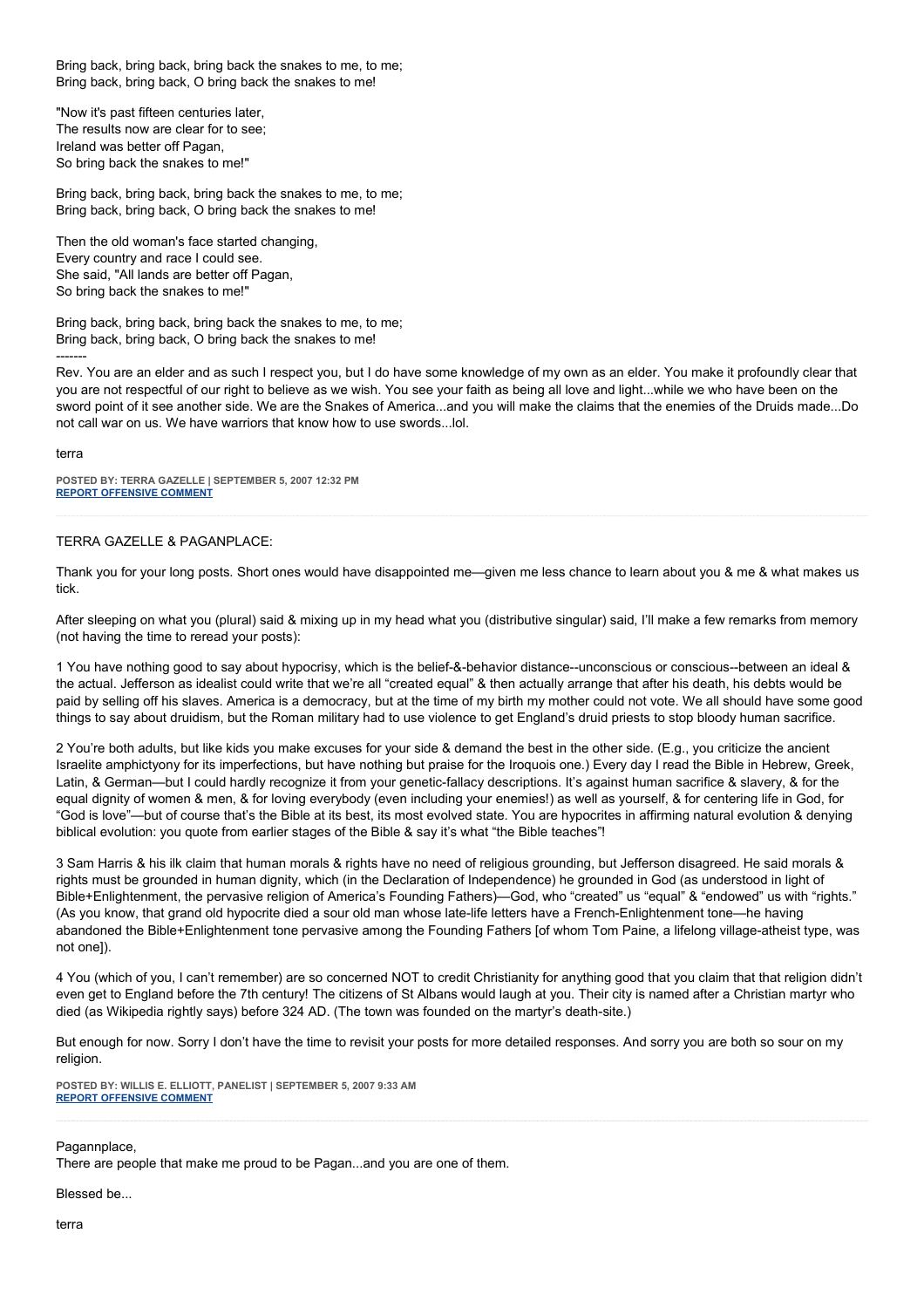## And, you, Reverend...

Frankly speaking, if Christians are so willing to lie about us \*now,\* to try and justify and incite harm and injustice in the name of your religion \*now,\* what makes you think we're going to give overmuch credence to what was said by your predecessors \*then?\*

We don't see clarity or divine justice or authority \*there,\* ...we see the same old agenda with the same old obvious ulterior motives and manipulations.

Now, ancient Paganism wasn't all pretty and 'PC' \*then,\* either. But neither were Judaism, nor Christianity, nor any of the others.

We're modern people now and in modern circumstances, and if you're actually afraid of us sacrificing babies and not just trying to 'win' a 'war,' ...then you'd have to understand we a) \*don't\* use your Bible as a source, and b) Don't think that way about such things anyway.

One thing about our modernity is we know that doesn't work, and if we, especially as Wiccans in particular, have sacred writ in the way you think of it, we have it right from the Goddess that She demands nothing of sacrifices.

This, I think, was on the way out in the Pagan world when Christianity came along, for reasons that were kind of involved: but that's also why the idea of Jesus as a 'substitute' sacrifice kind of caught on. Sacrificial animal imagery is all over the Bible. And, frankly, a lot of people it caught on with couldn't afford to make them personally, anyway.

Thing is, your brand of Christianity wants to make \*everyone\* a human sacrifice, in that metaphorical way. The 'damned' as by nature already being burnt-offerings, but some 'elect few' might be saved by submitting to certain authorities.

This, I think, is a very human idea, but not a good one.

Like in your endless witch-trials, (what's burning or hanging (or just marginalizing or starving or bombing) a disbeliever or heretic 'sinner,' \*but\* a human sacrifice to your God, anyway, all fancy talk aside?) ...there's a lot of projection of \*your\* ideas of 'hate' onto innocent people.

We're \*people,\* Reverend, not 'God-haters serving an evil opposition to "God."'

Perhaps you don't remember where it goes when people start saying so.

But you could look to the lands your Abrahamic lot call 'holy' the last thousand years or so for a hint.

The Founding Fathers knew this, the horrors of Christian holy wars in Europe being a not-exactly-distant memory, ...many did not hold to a Christianity you'd recognize, seeing a Creator and divine Presence and Providence and all those other concepts that got spun back into Fundie-style Christianity, but your \*religion,\* no, they didn't see it the way you mean when you say "Christian."

The reason the Witch Trials have become one of our founding myths... closely associated with Thanksgiving and our troubled relationship with the Native Americans and all, is cause they were \*important.\*

The Puritans wanted to get \*away\* from religious corruption in Europe, and ended up stained by \*what they brought with them.\*

It took time for the Western world to shed those fears and spectres of 'Someone's different, they must serve a 'Hater of God,'

...And the Founding Fathers, as a rule, knew this.

I don't think that's something you really want to start trying to bring back from the grave.

Cause we really \*are\* different from you, Reverend.

It's \*your\* story that doesn't change.

Blessed be if you can.

**POSTED BY: PAGANPLACE | SEPTEMBER 4, 2007 12:31 PM [REPORT OFFENSIVE COMMENT](mailto:blogs@washingtonpost.com?subject=On%20Faith%20Panelists%20Blog%20%20%7C%20%20Paganplace%20%20%7C%20%20Faith%20+%20Doubt%20=%20Progress%20%20%7C%20%201288352&body=%0D%0D%0D%0D%0D================%0D?__mode=view%26_type=comment%26id=1288352%26blog_id=618)**

\*wandering back in.\* Sorry to pose questions and then not be around, Rev. Elliot.

On this:

"Now, Pp, why do I bother to lay all this on you?

(1) Because I think you're open & fair-minded enough to read it. (2) Because I want to encourage conversation between commenters and panelists. (That's why I identify myself here as "Willis E. Elliott, panelist." Not because I'm "pompous," as one commenter accused me of being.)"

Well, I definitely respect you joining the discussion, here. I certainly don't see it as any more 'pompous' to identify yourself as a panelist than it is, perhaps, to \*be\* one, though, you do kind of carry a sense of an unfounded smugness about a lot of your assertions. I think it'd be more 'pompous' \*not\* to join in. :)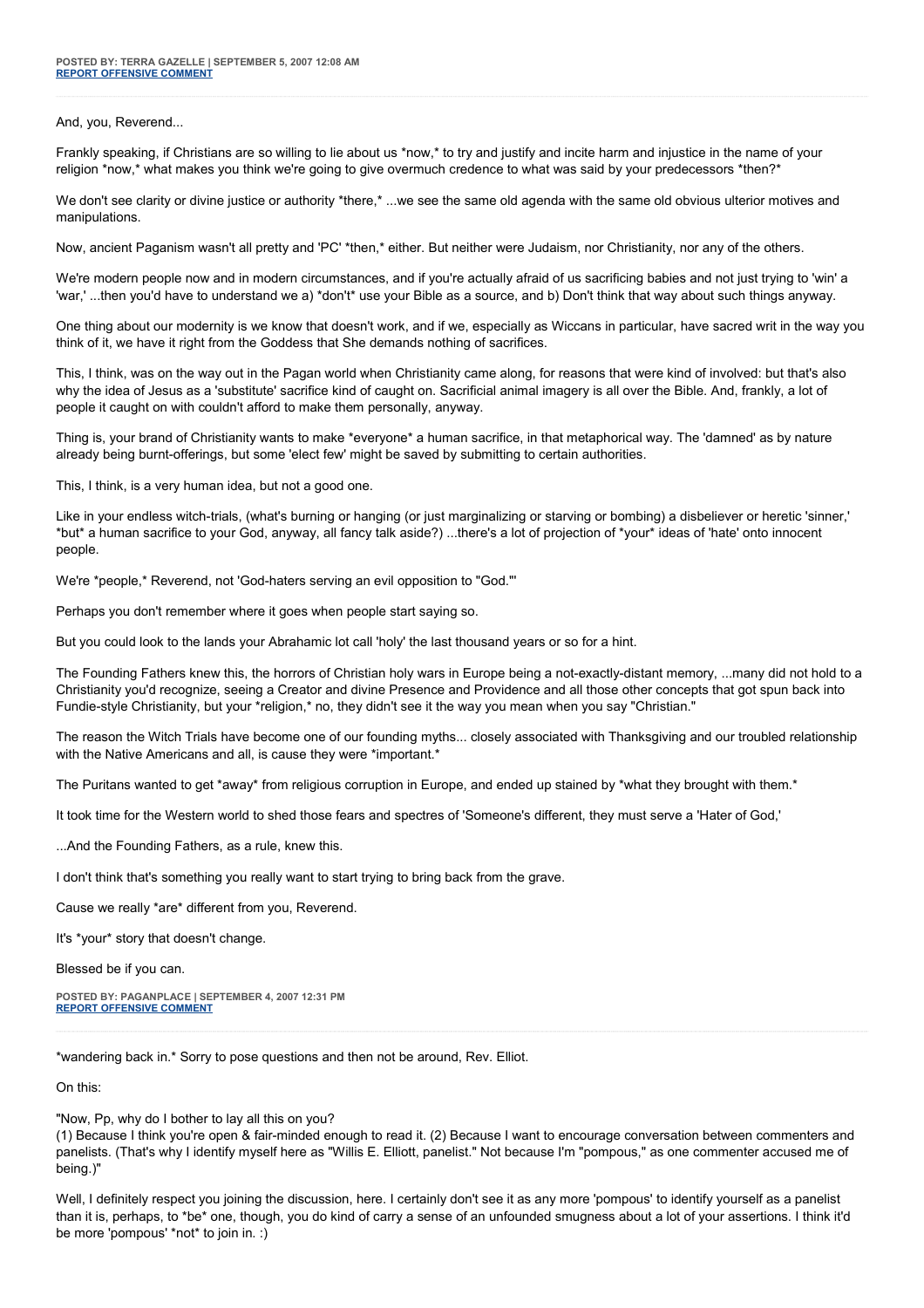(Cotton Mather, however, was \*hardly\* a hero in the witch trials, have you read what he \*wrote?\* Gods. Trying to draw a line between 'church and state' in 17th century Salem is certainly odd, since there \*was\* no real such distinction as this was regarded: in fact, they believed their idea of 'witchcraft' was in fact a crime as real as larceny or assault \*because\* that's what the religion insisted.)

Saying the Bible 'hates' the 'ritual killing of babies' as though that had anything to do with spreading hate in modern times yourself, though, that's not a defense, that's a \*re-offense.\*

Heck, the Bible \*tells\* people to ritually-kill their children if they're 'uppity.'

But not to indulge too much of that.

I speak of ...really, your accusations. And, in fact, the \*hate\* you say "God" has for the Goddess.

Yeah, from \*your\* perspective, you might think that.

That doesn't make it true.

You certainly can't use it to insist that we or in fact the Goddess \*hate\* your God.

Or try to associate us with baby-killing characters from your own book at every oblique opportunity?

You know what can happen when someone believes it when someone like you says something like that, and has a load on, is cognitivelyimpaired by mental illness, or is having a bad day?

This is something Pagans have to look over our shoulders about every day, and it's not even true.

That's why it's often hate-speech, as you say you and your God hate.

Just cause you can't tell religion from the Divine doesn't mean that \*we\* can't.

Certainly, we don't believe your religion's claims to represent the 'Only' God who somehow hates 'other' Gods can be 'true,' ...that just doesn't make sense.

To us, you conflate a tribal, fearful, jealous idea of \*a\* God with the idea of "God," ...the summation of the divine in the universe, say.

We don't hate your God, we just don't believe \*you.\*

And we're not characters out of your book. Never were.

#### **POSTED BY: PAGANPLACE | SEPTEMBER 4, 2007 11:53 AM [REPORT OFFENSIVE COMMENT](mailto:blogs@washingtonpost.com?subject=On%20Faith%20Panelists%20Blog%20%20%7C%20%20Paganplace%20%20%7C%20%20Faith%20+%20Doubt%20=%20Progress%20%20%7C%20%201288233&body=%0D%0D%0D%0D%0D================%0D?__mode=view%26_type=comment%26id=1288233%26blog_id=618)**

You are saying that the hebrews that kept slaves was part of Democracy? That selling your daughter was democracy? That buying wives or stoning them was democracy? That invading a people that have not harmed you, killed and looted was all democracy? Don't tell the Iraqis.

Sorry not the democracy I want.

When the Witch Trials happened Church was state. That is why it failed..you could be put in the stock for missing church. The only reason the Witch Trials stopped was that the girls accused the Govenor's wife.

And equal before the law...not church and not Christian God. The founders had a chance to make this a "Christian" country...they declined. Spain states in their constitution that it is a Christian country. We do not. And no where is this stated.

Madison and seconded by the Congress stated that this was not in any way founded on the Christian religion. So where in this is there a doubt?

Our Common Law came from England, it arrived in England in the Fifth Century from the Anglo Saxons..Pagan Anglo Saxons. Christianity did not enter England until the 7th century.....

Mr. Elliot just what does your church have to do with America being the primary supporter of human rights? I remember those who had the bible in one hand and a noose in the other dareing black men to try to vote. I remember a little girl that had to be escorted into a school while good Christian southern folks screamed and threw things at her....or dogs sent out after little children and the water hoses...to keep that race down, useing the bible. It was used to keep black people as slaves. Heck the bible was used to keep women from voteing or entering what was then a "man's" world. The only reason this nation has been the beacon for human rights was that there was a seperation of church and state and it was a nation of laws and not church.

What do we have now? Now that there is a pResident that talks to god...and gets answers. War and less rights, torture, disappearences, secrecy, lies...and this is a Christian administration. Sorry but it reminds me of the Witch Trials...inprisonment and toture. Cluster bombs dropped on innocents, DU tipped so that in the years to come mutilated babies will be born dead or to die. How many more of our soldiers will suffer in the years to come from depleted uranium in their system? And this from a Christian believer...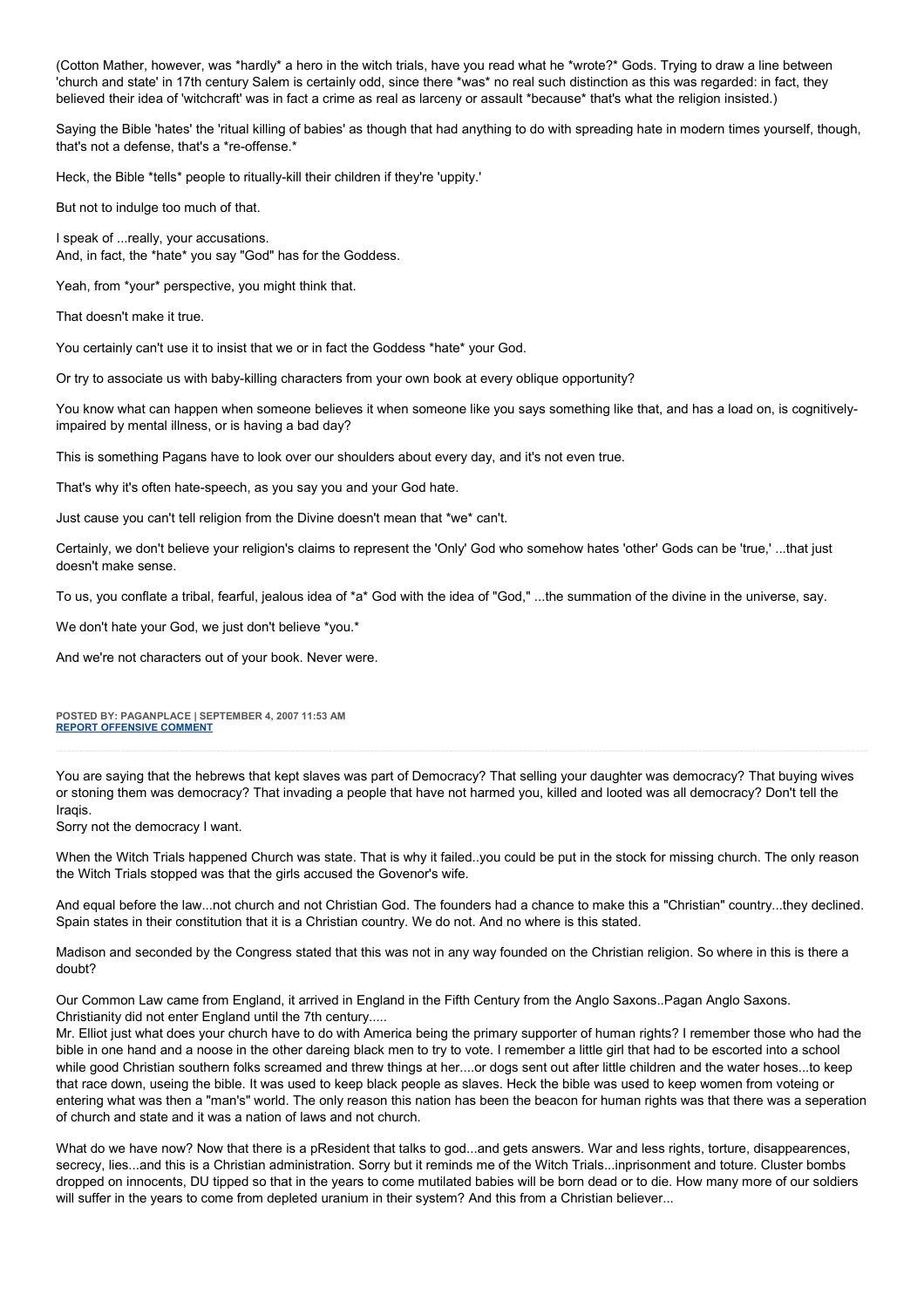As far as Founders being Christian...Jefferson, Franklin, Cornelius Harnett are listed as Deist, a few are listed as Unitarian and about 15 or so are listed as not known. I would not say Paine or jefferson could be considered any kind of Christian. Believeing in a god does not a Christain make.

Thomas Paine-

The evidences of Paine's disbelief in Christianity, as a revealed religion, are irrefutable, as shown by the following extracts from his writings:

"I do not believe in the creed professed by the Jewish church, by the Roman church, by the Greek church, by the Turkish church, by the Protestant church, nor by any church that I know of. My own mind is my own church" (Age of Reason).

"All national institutions of churches, whether Jewish, Christian, or Turkish, appear to me no other than human inventions set up to terrify and enslave mankind, and monopolize power and profit" (Ibid.).

"Each of these churches shows certain books, which they call revelation, or the word of God. The Jews say that their word of God was given by God to Moses, face to face; the Christians say that their word of God came by divine inspiration; and the Turks say that their word of God, the Koran, was brought by an angel from heaven. Each of these churches accuses the others of unbelief; and, for my own part, I disbelieve them all" (Ibid.).

"But some perhaps will say, Are we to have no word of God, no revelation? I answer, Yes; there is a word of God; there is a revelation.

"The word of God is the creation we behold ... It is only in the creation that all our ideals and conceptions of a word of God can unite. The creation speaketh an universal language, independently of human speech, or human language, multiplied and various as they be. It is an ever-existing original, which every man can read. It cannot be forged; it cannot be counterfeited; it cannot be lost; it cannot be altered; it cannot be suppressed. It does not depend upon the will of man whether it shall be published or not; it publishes itself from one end of the earth to the other. It preaches to all nations and to all worlds; and this word of God reveals to man all that is necessary for man to know of God.

"Do we want to contemplate his power? We see it in the unchangeable order by which the incomprehensible whole is governed. Do we want to contemplate his munificence? We see it in the abundance with which he fills the earth. Do we want to contemplate his mercy? We see it in his not withholding that abundance even from the unthankful. In fine, do we want to know what God is? Search not the book called the Scripture, which any human hand might make, but the Scripture called the creation" (Ibid.).

"What is it the Bible teaches us? -- rapine, cruelty, and murder. What is it the Testament teaches us? -- to believe that the Almighty committed debauchery with a woman engaged to be married, and the belief of this debauchery is called faith" (Ibid.).

"It is the fable of Jesus Christ, as told in the New Testament, and the wild and visionary doctrine raised thereon, against which I contend. The story, taking it as it is told, is blasphemously obscene" (Ibid.).

"As to the Christian system of faith, it appears to me as a species of Atheism -- a sort of religious denial of God. It professes to believe in a man rather than in God. It is a compound made up Chiefly of Manism with but little Deism, and is an near Atheism as twilight is to darkness. It introduces between man and his Maker an opaque body, which it calls a Redeemer, as the moon introduces her opaque self between the earth and the sun, and it produces by this means a religious, or an irreligious eclipse of light. It has put the whole orbit of reason into shade" (Ibid.).

The intellectual part of religion is a private affair between every man and his Maker, and in which no third party has any right to interfere. The practical part consists in our doing good to each other. But since religion has been made into a trade, the practical part has been made to consist of ceremonies performed by men called priests ... By devices of this kind true religion has been banished, and such means have been found out to extract money, even from the pockets of the poor, instead of contributing to their relief" (Letter to Camille Jordan).

"No man ought to make a living by religion. It is dishonest so to do" (Ibid.).

"Who art thou, vain dust and ashes, by whatever name thou art called -- whether a king, a bishop, a church, or a state -- that obtrudest thine insignificance between the soul of man and his Maker?" (Rights of Man).

"Any system of religion that has anything in it that shocks the mind of a child, cannot be a true system" (Age of Reason).

"To do good is my religion."

"I believe that religious duties consist in doing justice, loving mercy, and endeavoring to make our fellow- creatures happy" (Age of Reason).

Paine's unbelief was life-long. In his "Age of Reason" he says: "From the time I was capable of conceiving an idea and acting upon it by reflection, I either doubted the truth of the Christian system or thought it to be a strange affair."

#### Thomas Jefferson

Millions of innocent men, women and children, since the introduction of Christianity, have been burnt, tortured, fined and imprisoned; yet we have not advanced one inch towards uniformity.

## -Thomas Jefferson, Notes on Virginia, 1782

But it does me no injury for my neighbor to say there are twenty gods or no God. It neither picks my pocket nor breaks my leg.

-Thomas Jefferson, Notes on Virginia, 1782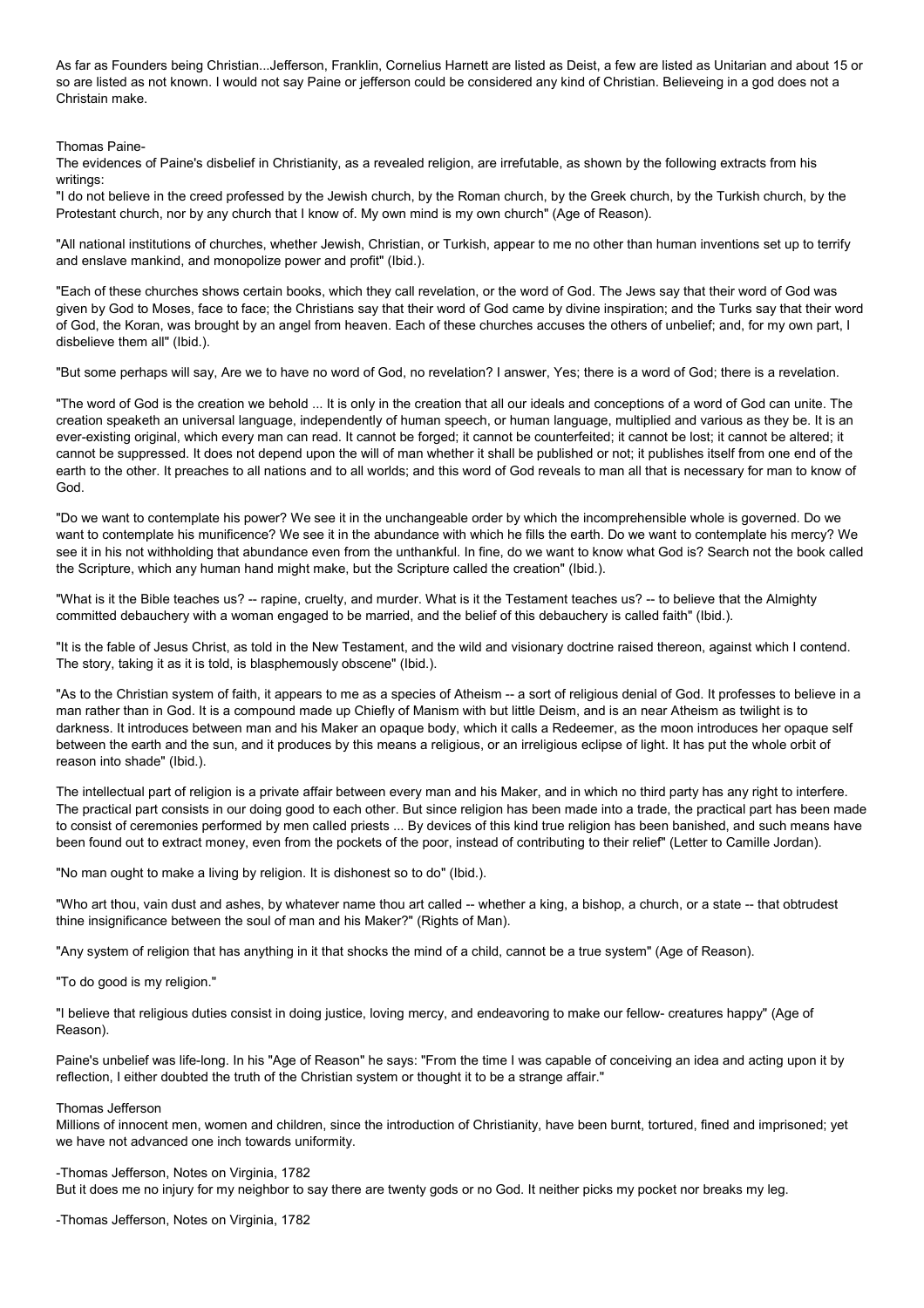Where the preamble declares, that coercion is a departure from the plan of the holy author of our religion, an amendment was proposed by inserting "Jesus Christ," so that it would read "A departure from the plan of Jesus Christ, the holy author of our religion;" the insertion was rejected by the great majority, in proof that they meant to comprehend, within the mantle of its protection, the Jew and the Gentile, the Christian and Mohammedan, the Hindoo and Infidel of every denomination.

-Thomas Jefferson, Autobiography, in reference to the Virginia Act for Religious Freedom

Question with boldness even the existence of a god; because if there be one he must approve of the homage of reason more than that of blindfolded fear.

-Thomas Jefferson, Letter to Peter Carr, August 10, 1787

Believing with you that religion is a matter which lies solely between man and his God, that he owes account to none other for his faith or his worship, that the legislative powers of government reach actions only, and not opinions, I contemplate with sovereign reverence that act of the whole American people which declared that their legislature should 'make no law respecting an establishment of religion, or prohibiting the free exercise thereof,' thus building a wall of separation between church and State.

-Thomas Jefferson, letter to Danbury Baptist Association, CT., Jan. 1, 1802

History, I believe, furnishes no example of a priest-ridden people maintaining a free civil government. This marks the lowest grade of ignorance of which their civil as well as religious leaders will always avail themselves for their own purposes.

-Thomas Jefferson to Alexander von Humboldt, Dec. 6, 1813.

The whole history of these books [the Gospels] is so defective and doubtful that it seems vain to attempt minute enquiry into it: and such tricks have been played with their text, and with the texts of other books relating to them, that we have a right, from that cause, to entertain much doubt what parts of them are genuine. In the New Testament there is internal evidence that parts of it have proceeded from an extraordinary man; and that other parts are of the fabric of very inferior minds. It is as easy to separate those parts, as to pick out diamonds from dunghills.

-Thomas Jefferson, letter to John Adams, January 24, 1814 Christianity neither is, nor ever was a part of the common law.

-Thomas Jefferson, letter to Dr. Thomas Cooper, February 10, 1814

In every country and in every age, the priest has been hostile to liberty. He is always in alliance with the despot, abetting his abuses in return for protection to his own.

-Thomas Jefferson, letter to Horatio G. Spafford, March 17, 1814

All eyes are opened, or opening, to the rights of man. The general spread of the light of science has already laid open to every view the palpable truth, that the mass of mankind has not been born with saddles on their backs, nor a favored few booted and spurred, ready to ride them legitimately, by the grace of God.

-Thomas Jefferson, letter to Roger C. Weightman, June 24, 1826 (in the last letter he penned)

Seems that Jefferson also believed that religion does not bring equality or knowledge.

**POSTED BY: TERRA GAZELLE | SEPTEMBER 4, 2007 1:23 AM [REPORT OFFENSIVE COMMENT](mailto:blogs@washingtonpost.com?subject=On%20Faith%20Panelists%20Blog%20%20%7C%20%20Terra%20Gazelle%20%20%7C%20%20Faith%20+%20Doubt%20=%20Progress%20%20%7C%20%201286768&body=%0D%0D%0D%0D%0D================%0D?__mode=view%26_type=comment%26id=1286768%26blog_id=618)**

## Terra:

------

ALL of America's Founding Fathers said positive and negative things about Christianity (& almost everything else!). "Shall I go into what some of our founding fathers have said about [in praise of] Christianity?"

Further, your statement that "the biggest percentage" of the Founding Fathers "were not Christian" is more than the reverse of the truth. Can you name even one who was not Christian? Of course they had various ways of being Christian, as we Christians today have. And of course some made occasional statements so pro-Enlightenment as to seem anti-Christian; but that was within the dynamic tension of their Bible+Enlightment religion. All of them were birth-Christians; none was a convert to any other religion.

Democracy? As for your saying "there has never been a democracy created by a monotheistic religion," democracy was practiced, says the eminent scholar of the Hebrew Scriptures / Old Testament Norman Gottwald, by the tribes of Israel prior to David's kingship. And of course in Enlightenment literature there are Greek and Roman political elements. Ben Franklin was impressed by the Iroquois federal-idea, and used that tribal amphictyony as supportive in the argumentation for the "U.S." confederation of states.

Further, your split between religion and "human rights and a feeling of fairness" is false. You must know that the U.S.A. has been and is the world's primary promoter of human rights; and the push toward a government in which all are "equal before the law" emerged from the Bible+Enlightenment religion of our Founding Fathers.

The Witch trials of Salem? That was "state," not "church." The church (in the person of Cotton Mather) finally convinced the court to put a stop to it.

As for hating other human beings, for us Christians Jesus rules it out by the a fortiori of his commandment, "Love your enemies." (Please reread what I said about hate: it had nothing to do with how people feel toward or treat one another.)

Terra, it isn't just that you and I have different historical perspecitives. It is that you are so extensively misinformed.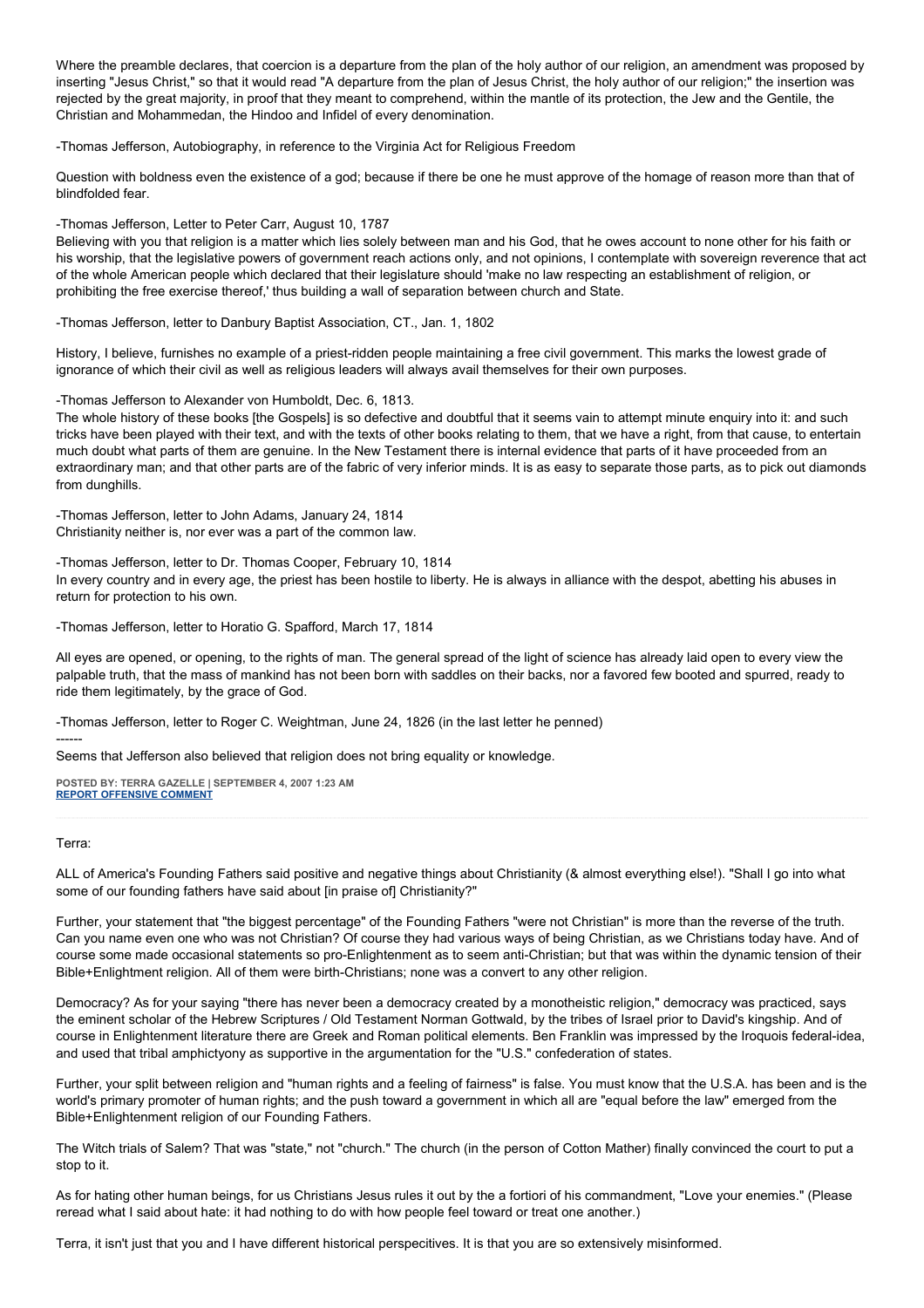## Mr. Flliot.

As far as the founders NOT being Pagan you are right...But the biggest percentage also were not Christian. They saw what Christianity had done to Europe and wanted none of it.

As far as it goes, they gained more from the Iroquois Confederacy...which if you do not know is the Oldest Living Participatory Democracy in the world. And if you do not know...they are Pagan.

On June 11, 1776 the leaders of the Conferacy was in the meeting hall of the Continental Congress...

Not only were the American Indians of the Six nations involved in the creation of our democracy so was ancient Rome and Greece...There has never been a democracy created by a monotheistic religion. Religion has NEVER formed a government of equality. It has come from human rights and a basic feeling of fairness.

You talk of child sacrifice...and where do you get that in todays or even all Pagan religions? Just like there are Christian snake handlers, does that mean all Christians like to dance with serpents?

Your religion had it's chance to form a government in this nation when the pilgrims landed...they failed.The Witch Trials of Salem was a trial of your religion's idea of equality and governance. On one case a Mother, Sarah Good was accused of Witchcraft, with her Four year old daughter Dorcas. Dorcas had been arrested on March 24th, during her arrest she said her mother was a witch. Sarah was hanged July 19th. Her daughter was later released from the prison, but was said to not be worth anything after her time in chains.

So Mr. Elliot, I do not hate you, your religion or your god...but do not expect me to accept your version of history, or what makes our government set the goal of equality.

Or shall I go into what some of our founding fathers have said about Christianity?

#### terra

**POSTED BY: TERRA GAZELLE | SEPTEMBER 3, 2007 2:26 PM [REPORT OFFENSIVE COMMENT](mailto:blogs@washingtonpost.com?subject=On%20Faith%20Panelists%20Blog%20%20%7C%20%20Terra%20Gazelle%20%20%7C%20%20Faith%20+%20Doubt%20=%20Progress%20%20%7C%20%201285341&body=%0D%0D%0D%0D%0D================%0D?__mode=view%26_type=comment%26id=1285341%26blog_id=618)**

Bide the Wiccan law ye must, In perfect love, in perfect trust. Eight words the Wiccan Rede fulfill: An ye harm none, do what ye will. What ye send forth comes back to thee, So Ever mind the Rule of Three. Follow this with mind and heart, And merry ye meet, and merry ye part.

Where in our Laws is there hateing others? The Rede is not the only guide we have...but it says in few words what we are taught.

#### The Goddess Recieves

"The Goddess graciously receives to her bosom all that comes into existence, regardless of faith or belief. She holds however a special place for those who practice the Ways of Honor. May I always harvest favor as I strive towards enlightenment, I cast off the chains of prejudice and hatred, I reach beyond violence and bigotry, I seek a balance of lasting inner peace, In Her name".

#### For all those who hate...

I pity you, for you are missing out. What kind of man of a God that is supposed to reach out in peace...admits to hate? terra

**POSTED BY: TERRA GAZELLE | SEPTEMBER 3, 2007 1:33 PM [REPORT OFFENSIVE COMMENT](mailto:blogs@washingtonpost.com?subject=On%20Faith%20Panelists%20Blog%20%20%7C%20%20Terra%20Gazelle%20%20%7C%20%20Faith%20+%20Doubt%20=%20Progress%20%20%7C%20%201285236&body=%0D%0D%0D%0D%0D================%0D?__mode=view%26_type=comment%26id=1285236%26blog_id=618)**

Christopher Hitchins yesterday (PBS' "In Depth") said that one day he became aware that he didn't believe and couldn't believe (in his birth-religion,Christianity). He was, not by conscious choice, on OUTSIDER.

Now, Pp, we human beings may just go along to get along, or try to MAKE SENSE of our birth-religion or of our conversion-religion (our new way of seeing & living in the world). Hot converts try to impose their (new) religion on other people by attacking alternative religions as NONSENSE & worse (in Hitchens words, "white noise" & "poison"), Typically, converts deny the term "religion" to their new position: "religion" is the nonsense people of other religions call sense. "Reason" is the term these aggressive anti-"religious" converts--e.g., Christopher Hitchens, Sam Harris, Richard Dawkins, Daniel Dennett--use to describe the religion they are trying to impose on other people.

The irony here is double. These converts out of their birth-religions (1) TRUST "reason" as the replacement for the faith-object of their birthreligion (so they're still living by faith), & (2) USE logic to "rationalize" their new paradigm (picture of how things really are in the cosmos & in life). Einstein saw through that: reason, he said, is a servant of intuition, not a master of insight.

A common characteristic of these currently popular hot converts to atheism is that none of them is, professionally, a scholar of religion. We professional scholars of religion smile at their bumblings but scowl at their irrational influence in the name of reason.

#### Now, Pp, why do I bother to lay all this on you?

(1) Because I think you're open & fair-minded enough to read it. (2) Because I want to encourage conversation between commenters and panelists. (That's why I identify myself here as "Willis E. Elliott, panelist." Not because I'm "pompous," as one commenter accused me of being.)

(3) Because I want to clear up some misunderstandings.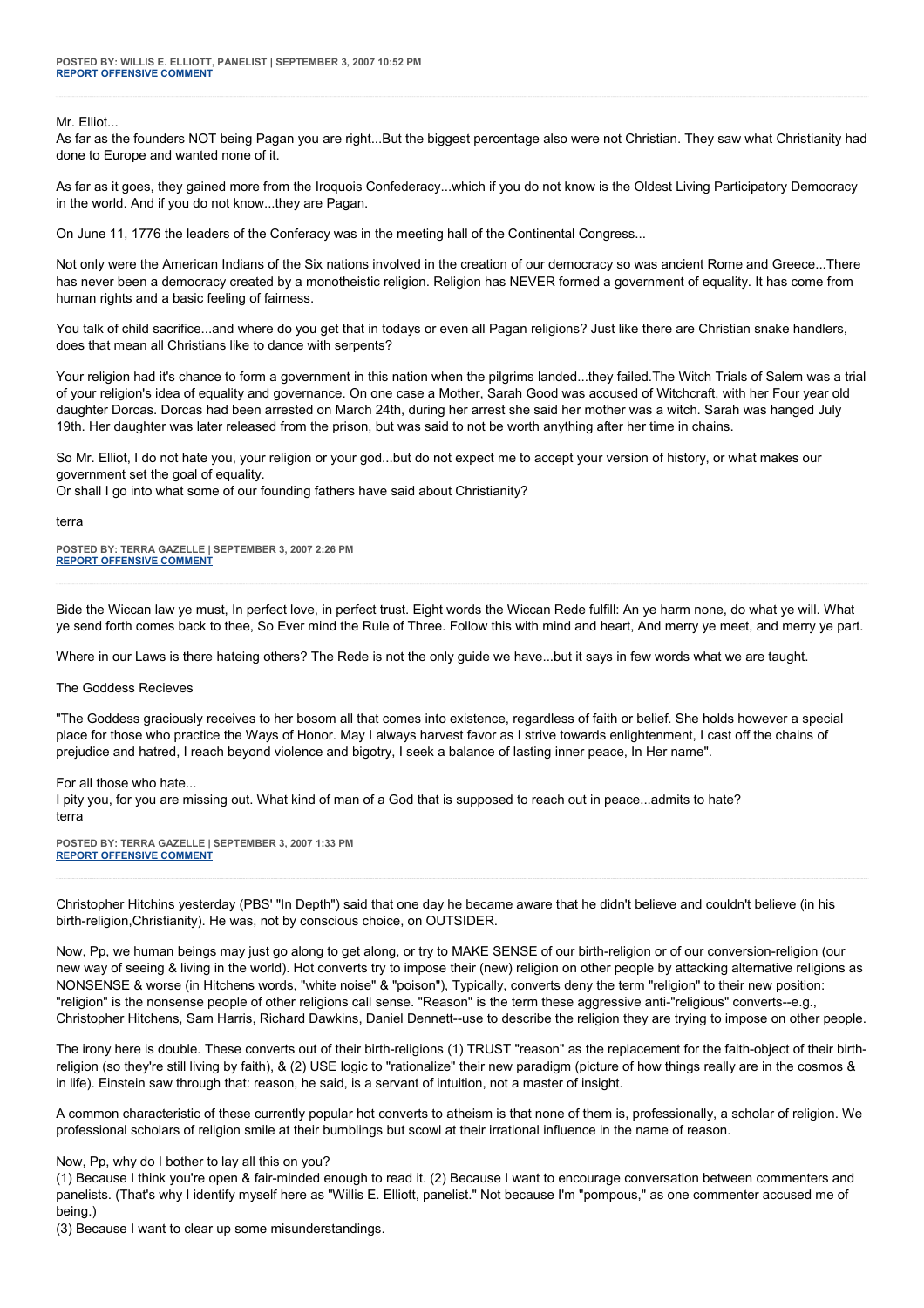1 While a person may have MANY ways of seeing the world (i.e., philosophies), a person can have only ONE way of living in the world, one home-center. You with the Goddess, me with God, Hitchins/Harris/Dawkins/Dennett with "Reason."

In what here I'm cutting/pasting from your 9.1.07 / 8:15pm, you seem unaware of this centering on perceived reality: "They got \*only one\* (unquestionable) 'sacred drama' to play out, (whether it fits or not) ...and any deviation from it is supposed to bring down wrath and chaos and Gods-know-what-but-we-don't-wanna-know."

"Only one," yes. Only one God (the "mono" in "monotheism' means not one but "only"). (Other deities are empty idols [of course including your Goddess.) Only one true cosmic-historic Story, a parabola of Creation, Fall, Redemption (Jesus as Savior-God), Consummation (fulfilling the Lord's Prayer).

2 HISTORICALLY, I said Paganism is "unAmerican" in the sense that it was non-participant in the religion of our Founding Fathers, which was a combination of Bible & Enlightenment. Many of you Pagans overread me to accuse YOU personally of being unAmerican. Again, my meaning in context was unAmerican as nonAmerican--but you took it to mean antiAmerican!

3 HISTORICALLY, God and the Goddess have been enemies, hating each other. True devotees of either have participated in this hatred (which is what I meant when I said you & I hate each other's deity). This "hatred" is life-rejection of one life-path in favor of another--as Jesus said following him included "hating" your family. Obviously, Jesus excluded hatred as rejection of anyone: he made no exceptions to the rule of goodwill: "Love your enemies.'

Another nuance on "hate" is that historically,

the divine alternatives do not even exist except as false ideas: you Goddess-worshippers deny that God exists, we God-worshippers deny that the Goddess exists...so what is actually hated is the other's behavior...

...one instance; In Micah 6:7b the Bible loathes/hates/rejects the pagan practice of the ritual killing of babies. In the very next verse, this prophet has this to say: God has told you "what is good. What does the Lord require of you but to do justice, and to love kindness, and to walk humbly with you God?"

Thanks for listenin', Pp!

Grace and peace-- Willis Elliott

4

**POSTED BY: WILLIS E. ELLIOTT, PANELIST | SEPTEMBER 3, 2007 1:10 PM [REPORT OFFENSIVE COMMENT](mailto:blogs@washingtonpost.com?subject=On%20Faith%20Panelists%20Blog%20%20%7C%20%20Willis%20E.%20Elliott,%20panelist%20%20%7C%20%20Faith%20+%20Doubt%20=%20Progress%20%20%7C%20%201285185&body=%0D%0D%0D%0D%0D================%0D?__mode=view%26_type=comment%26id=1285185%26blog_id=618)**

I mean, not to harp, there, Reverend, but in your own article you talked about how great you are 'loving even your enemies...'

But, you hate the Goddess... Not like She even did anything to you... certainly not that you'd recognize...

But still you hate...

And you want to shape American policy based on this?

If you hadn't noticed all the Christian followers on other threads aping your 'Pagans Hate God' line ?

**POSTED BY: PAGANPLACE | SEPTEMBER 2, 2007 8:18 PM [REPORT OFFENSIVE COMMENT](mailto:blogs@washingtonpost.com?subject=On%20Faith%20Panelists%20Blog%20%20%7C%20%20Paganplace%20%20%7C%20%20Faith%20+%20Doubt%20=%20Progress%20%20%7C%20%201283167&body=%0D%0D%0D%0D%0D================%0D?__mode=view%26_type=comment%26id=1283167%26blog_id=618)**

Lil Pagan platitude for you I think Lady Terra may have mentioned to you:

Hate's a cup of poison you drink from hoping it'll hurt someone else.

What you been drinking, Reverend?

**POSTED BY: PAGANPLACE | SEPTEMBER 2, 2007 7:39 PM [REPORT OFFENSIVE COMMENT](mailto:blogs@washingtonpost.com?subject=On%20Faith%20Panelists%20Blog%20%20%7C%20%20Paganplace%20%20%7C%20%20Faith%20+%20Doubt%20=%20Progress%20%20%7C%20%201283091&body=%0D%0D%0D%0D%0D================%0D?__mode=view%26_type=comment%26id=1283091%26blog_id=618)**

Gee.... Awful quiet...

I'm still kinda curious about the Reverend's self-described 'hate.'

Tsk, tsk, child. Err.. Reverend.

You... 'hate' the Goddess. Interesting.

Apparently, in the same way as you imagine I 'hate' your God.

Not getting the impression you're too innocent and illiterate to know what \*hate\* \*is...\* though we hear a lot of people in Christianity talking like hate can tell the difference between a 'sin' and a 'sinner...'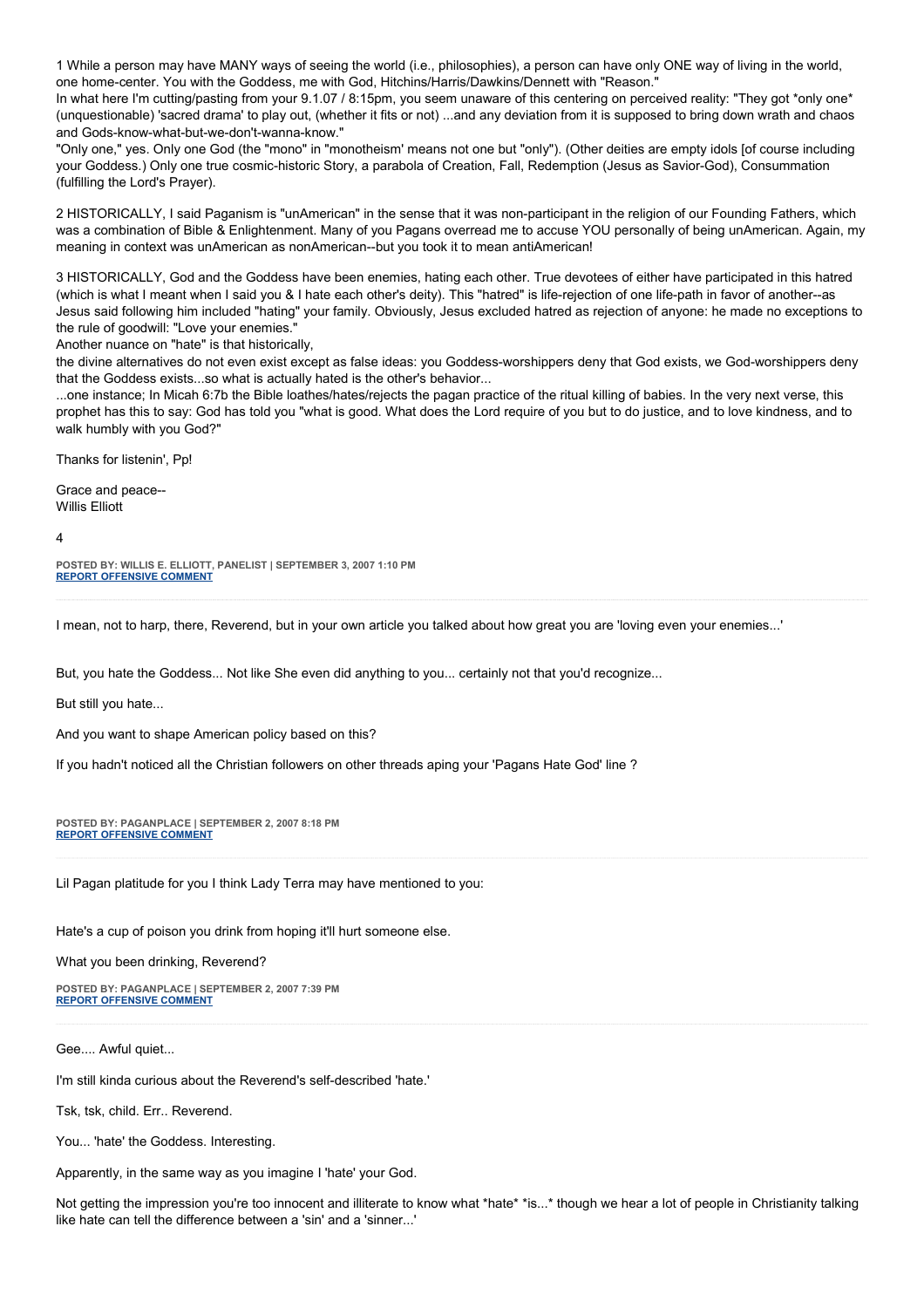Particularly when a human head with hate in it is involved.

Do you know what it is to \*hate,\* Reverend?

It's not a state to be pursued or lauded or trumpeted.

\*Your\* hate has taken more from me more times, cost me more loss, than I could count or measure.

But, no, it's not \*hate\* to say so Or say why. I don't hate you, or your God.

You talk like you got a pretty spiffy life, there, Reverend.

Where's \*your\* hate come from?

What you got cause to \*hate\* me, or the Goddess, or \*anything\* for?

Way I figure it is, for a Reverend, you either got a funny idea what hate is, or a funny idea where to put it.

**POSTED BY: PAGANPLACE | SEPTEMBER 2, 2007 7:32 PM [REPORT OFFENSIVE COMMENT](mailto:blogs@washingtonpost.com?subject=On%20Faith%20Panelists%20Blog%20%20%7C%20%20Paganplace%20%20%7C%20%20Faith%20+%20Doubt%20=%20Progress%20%20%7C%20%201283077&body=%0D%0D%0D%0D%0D================%0D?__mode=view%26_type=comment%26id=1283077%26blog_id=618)**

I dunno, Shirley, apparently this guy hates Someone he isn't supposed to believe is real at all, yet is apparently assured I must \*hate\* someone he \*does\* believe in, despite his own beliefs saying it takes special faith to think \*his\* Someone exists at all, and despite the fact I don't believe "God" has anything to do with what he says in the first place.

What can I say?

Everyone's a critic.

:)

**POSTED BY: PAGANPLACE | SEPTEMBER 2, 2007 4:09 PM [REPORT OFFENSIVE COMMENT](mailto:blogs@washingtonpost.com?subject=On%20Faith%20Panelists%20Blog%20%20%7C%20%20Paganplace%20%20%7C%20%20Faith%20+%20Doubt%20=%20Progress%20%20%7C%20%201282628&body=%0D%0D%0D%0D%0D================%0D?__mode=view%26_type=comment%26id=1282628%26blog_id=618)**

I love the way you added this up. Even Christ doubted, so why wouldn't anyone, with any intelligence.

**POSTED BY: SHIRLEY SEDALNICK | SEPTEMBER 2, 2007 3:50 AM [REPORT OFFENSIVE COMMENT](mailto:blogs@washingtonpost.com?subject=On%20Faith%20Panelists%20Blog%20%20%7C%20%20Shirley%20Sedalnick%20%20%7C%20%20Faith%20+%20Doubt%20=%20Progress%20%20%7C%20%201280918&body=%0D%0D%0D%0D%0D================%0D?__mode=view%26_type=comment%26id=1280918%26blog_id=618)**

I love the way you added this up. Even Christ doubted, so why wouldn't anyone, with any intelligence.

**POSTED BY: SHIRLEY SEDALNICK | SEPTEMBER 2, 2007 3:50 AM [REPORT OFFENSIVE COMMENT](mailto:blogs@washingtonpost.com?subject=On%20Faith%20Panelists%20Blog%20%20%7C%20%20Shirley%20Sedalnick%20%20%7C%20%20Faith%20+%20Doubt%20=%20Progress%20%20%7C%20%201280917&body=%0D%0D%0D%0D%0D================%0D?__mode=view%26_type=comment%26id=1280917%26blog_id=618)**

I love the way you added this up. Even Christ doubted, so why wouldn't anyone, with any intelligence.

**POSTED BY: SHIRLEY SEDALNICK | SEPTEMBER 2, 2007 3:50 AM [REPORT OFFENSIVE COMMENT](mailto:blogs@washingtonpost.com?subject=On%20Faith%20Panelists%20Blog%20%20%7C%20%20Shirley%20Sedalnick%20%20%7C%20%20Faith%20+%20Doubt%20=%20Progress%20%20%7C%20%201280916&body=%0D%0D%0D%0D%0D================%0D?__mode=view%26_type=comment%26id=1280916%26blog_id=618)**

"...we behave into a new way of believing." I can attest that this statement puts into perspective my current faith challenge.

**POSTED BY: MORRIS S. | SEPTEMBER 2, 2007 12:06 AM [REPORT OFFENSIVE COMMENT](mailto:blogs@washingtonpost.com?subject=On%20Faith%20Panelists%20Blog%20%20%7C%20%20Morris%20S.%20%20%7C%20%20Faith%20+%20Doubt%20=%20Progress%20%20%7C%20%201280533&body=%0D%0D%0D%0D%0D================%0D?__mode=view%26_type=comment%26id=1280533%26blog_id=618)**

## See what I mean, Terra?

We all, to one extent or another, live the 'myths and worldviews' we choose. If you treat certain myths and doctrines as \*microcosms of a perceived macrocosm,\* then you might see why they're all fussed about everyone emulating a model of 'family' around which all order and sense in the universe (in the form of the unpredictable and inconsistent dictates of a demanding-but-incoherent father) must revolve...

This model has a place for, say, queer kids to have 'manhood' or 'wifely submission' beaten into them, likely through terrible suffering, but the one thing the parallel real-life abusive family cannot accept is \*there being a real world out there that ain't like that.\*

We're the quirky-ditzy aunts and worldly uncles in their world, perhaps. We've got to be there, for some limited function, as well as serving to be scorned as a negative example... but not really-acknowledged, and we certainly aren't supposed to put our nose in 'family' business or suggest that the kids are getting smacked around too much by speaking up at the holiday dinner. :)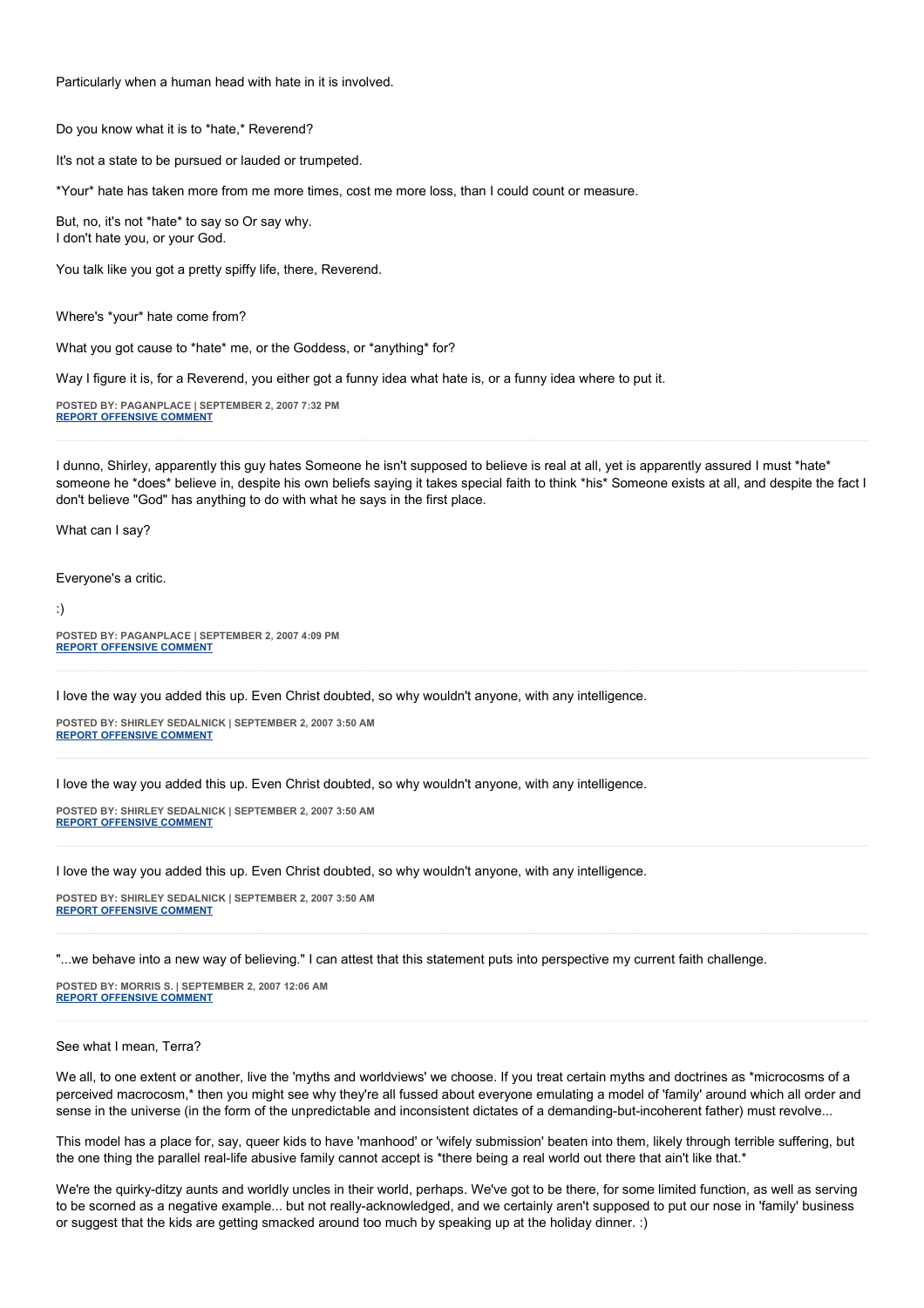They think we must 'hate God' because that's not only their myth, they need to believe there's no world \*outside\* that myth.

They got \*only one\* (unquestionable) 'sacred drama' to play out, (whether it fits or not) ...and any deviation from it is supposed to bring down wrath and chaos and Gods-know-what-but-we-don't-wanna-know.

It's \*hard\* for them to understand, (whether or not they had a lousy childhood or what form it took) that... maybe out here life ain't about a blithe "My God is love, cause I only see good stuff" or a defensive, "My abusive God is abusive cause he loves! Abuse is love! Injustice is Ultimate Justice! Irrationality is reason! Holy War will bring peace! Republicans care for the poor!"

Etc, etc.

You can't save anybody from themselves.

But you don't have to live in their world, either.

**POSTED BY: PAGANPLACE | SEPTEMBER 1, 2007 8:15 PM [REPORT OFFENSIVE COMMENT](mailto:blogs@washingtonpost.com?subject=On%20Faith%20Panelists%20Blog%20%20%7C%20%20Paganplace%20%20%7C%20%20Faith%20+%20Doubt%20=%20Progress%20%20%7C%20%201280097&body=%0D%0D%0D%0D%0D================%0D?__mode=view%26_type=comment%26id=1280097%26blog_id=618)**

Well, Terra, maybe he 'knows not what he dooes. :)'

Many Christians are taught that what they're doing is in fact the opposite of what they're obviously, to us, doing.

Comes out like a sort of spiritual Stockholm syndrome: either to be imposed or embraced, "This pain and confinement must be right, or else I'd be a victim, so identify with the bad situation. Insist it's right, defend it."

Etc.

Look at their 'exorcisms' and the like.

Under other circumstances, it'd be called 'torture,' but they call it 'grace' when someone's just that beaten down that the acquiescence takes over. It's a function of our primate instincts, and people will spend a great deal of time rationalizing it, ...no one is immune to this, trust me.

It's why it's done, for one cause or another. It \*appears to work.\*

In fact, the idea of 'defending the faith' is all predicated on the idea \*someone else\* is going to come try and torture you or something. ...it's projection, just like they think we 'Hate God' simply for ...not joining the fray.

It's parallel to when domestically-abused people will spend great mental effort on trying to appease and stabilize the situation.... doesn't make any damn sense to someone outside, but it's all about our instincts.

The very instincts that some want to deny and claim we live in pure reason. Maybe under an absolute father and submissive mother and sacrificed suffering son... all of whom are supposed to be emulated in one way or another when the 'world' (or relationships between people) get all messed-up. "If only you obeyed, I wouldn't do these horrible things," says the "Father" ..."Listen to your father" says the 'Blessed Mother." "If I suffer a lot, I'm OK, " says the Son or Blessed Virgin.

Abusive dynamic.

If they can't figure out it's not 'hate' or 'doom or damnation for all' to not participate, well...

Prolly ain't really about us, anyway.

**POSTED BY: PAGANPLACE | SEPTEMBER 1, 2007 7:28 PM [REPORT OFFENSIVE COMMENT](mailto:blogs@washingtonpost.com?subject=On%20Faith%20Panelists%20Blog%20%20%7C%20%20Paganplace%20%20%7C%20%20Faith%20+%20Doubt%20=%20Progress%20%20%7C%20%201280036&body=%0D%0D%0D%0D%0D================%0D?__mode=view%26_type=comment%26id=1280036%26blog_id=618)**

#### Paganplace...

I was just told by another Pagan that I should not be tiffed when a Christian discriminates against us...we should just take it with the view that they do not know any better...I say it's time we taught them.

Why is it that when we say we are not Christian then we must attomatic hate the Christian God? It's their god, not mine....I don't ask that anyone convert to Paganism..if anyone does it is not because they have been brow beaten into it, or even that anyone asked them to come to our "Wiccan Church."

Elliot hates our Goddess...fine She still loves him, as "Her love is poured upon the Earth", No if's or's or but's. Love is nonconditional...Hate our Lady and She will still shine Her light on you. It is only you that will suffer as hate is a cup of poison you drink and expect your enemy to sicken of.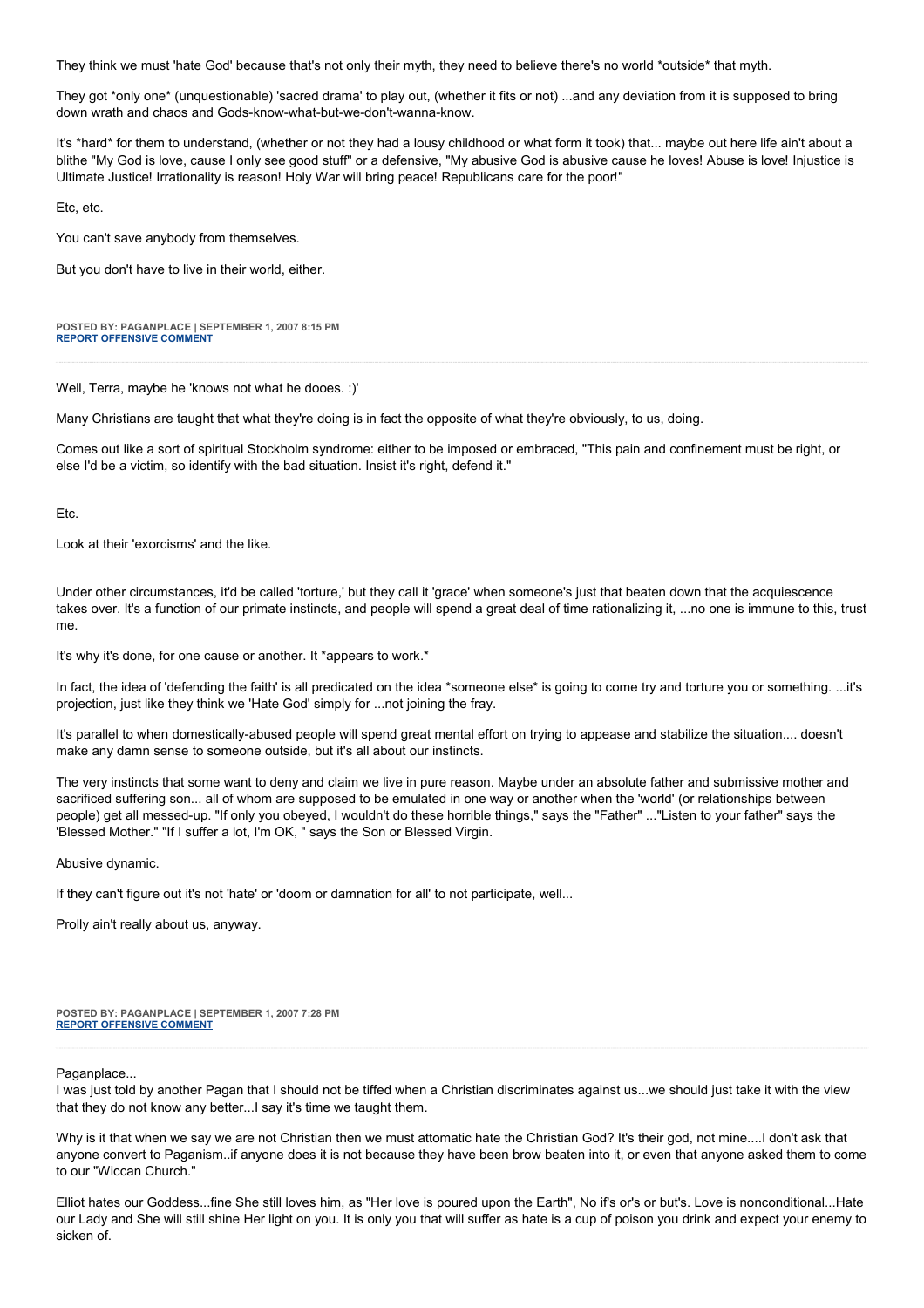And to Elliot, Pagans are the enemy. Why? What has the Goddess done to him?

#### terra

**POSTED BY: TERRA GAZELLE | SEPTEMBER 1, 2007 6:40 PM [REPORT OFFENSIVE COMMENT](mailto:blogs@washingtonpost.com?subject=On%20Faith%20Panelists%20Blog%20%20%7C%20%20Terra%20Gazelle%20%20%7C%20%20Faith%20+%20Doubt%20=%20Progress%20%20%7C%20%201279949&body=%0D%0D%0D%0D%0D================%0D?__mode=view%26_type=comment%26id=1279949%26blog_id=618)**

I mean, this whole "You hate God, you evil people! You'll be sorry when you die!"

I mean, if the Universe were Christian, I'd just be like, walk up to St. Peter, be like, "Still working reception, are you?"

"No F'n jokes, Irish, I heard em all."

Etc, etc. :)

**POSTED BY: PAGANPLACE | SEPTEMBER 1, 2007 5:24 PM [REPORT OFFENSIVE COMMENT](mailto:blogs@washingtonpost.com?subject=On%20Faith%20Panelists%20Blog%20%20%7C%20%20Paganplace%20%20%7C%20%20Faith%20+%20Doubt%20=%20Progress%20%20%7C%20%201279794&body=%0D%0D%0D%0D%0D================%0D?__mode=view%26_type=comment%26id=1279794%26blog_id=618)**

Hey, you, Heyyou.

You worship a cross and a book, not the Divine.

See how easy that is to say?

Doesn't make it true.

Neither do your mischaracterizations of Pagan belief mean we 'worship the creation.'

We actually have our own view of the Divine: we don't \*separate\* the 'substance' of the world from the \*spirit\* of the world.

To say we choose between is simply your own ignorance.

And, hello, Reverend Elliot. I haven't been online a lot this week, but thanks for ...kind of addressing me.

#### You say:

"You hate my God & I hate your Goddess, but our religious differences have nothing to do with our equality as American citizens."

Except at times, in your rhetoric.

When you said we should be excluded from public office or equal protection under the law, or the same consideration in the military, I don't think your assertion about what your opinion means is borne out in your actions, though.

As for saying, that I 'hate your God,' there's some further inflammatory rhetoric you spew out there.

I don't \*believe\* in your God, (as advertised, at least) but I don't 'Hate God.'

I'd say, though, that if you by your own words "Hate my Goddess," then \*you\* are saying \*you\* hate at least \*half\* of "God." :)

"Again,congratulations on reading me! The only hopeless readers are those who read only for confirmation."

We'll see about the writers, ...and your own reading comprehension (not that my writing was terribly good this week, concentration was off) soon enough. :)

You insist in many posts that only belief in your God as presented in your religion can make someone a good person... yet you here praise a \*nonbeliever\* and say that the disbelief didn't matter... as long as she's a member of the group supposed to obey you.

I still see inconsistency, there, between your political agenda and what you claim is religious (and even historical) truth.

The Founding Fathers didn't believe in your Bible in your way, either. In fact, one made a rather conspicuous attempt to pare it down.

**POSTED BY: PAGANPLACE | SEPTEMBER 1, 2007 4:27 PM [REPORT OFFENSIVE COMMENT](mailto:blogs@washingtonpost.com?subject=On%20Faith%20Panelists%20Blog%20%20%7C%20%20Paganplace%20%20%7C%20%20Faith%20+%20Doubt%20=%20Progress%20%20%7C%20%201279676&body=%0D%0D%0D%0D%0D================%0D?__mode=view%26_type=comment%26id=1279676%26blog_id=618)**

Terra, this is how you hate God: You worship the creation.

**POSTED BY: HEYYOU | SEPTEMBER 1, 2007 3:07 AM [REPORT OFFENSIVE COMMENT](mailto:blogs@washingtonpost.com?subject=On%20Faith%20Panelists%20Blog%20%20%7C%20%20HeyYOU%20%20%7C%20%20Faith%20+%20Doubt%20=%20Progress%20%20%7C%20%201278307&body=%0D%0D%0D%0D%0D================%0D?__mode=view%26_type=comment%26id=1278307%26blog_id=618)**

First off...as far as Paganplace hateing your god, I doubt that. Hate is not our thing, it seems to be yours. You hate our Goddess? Unlike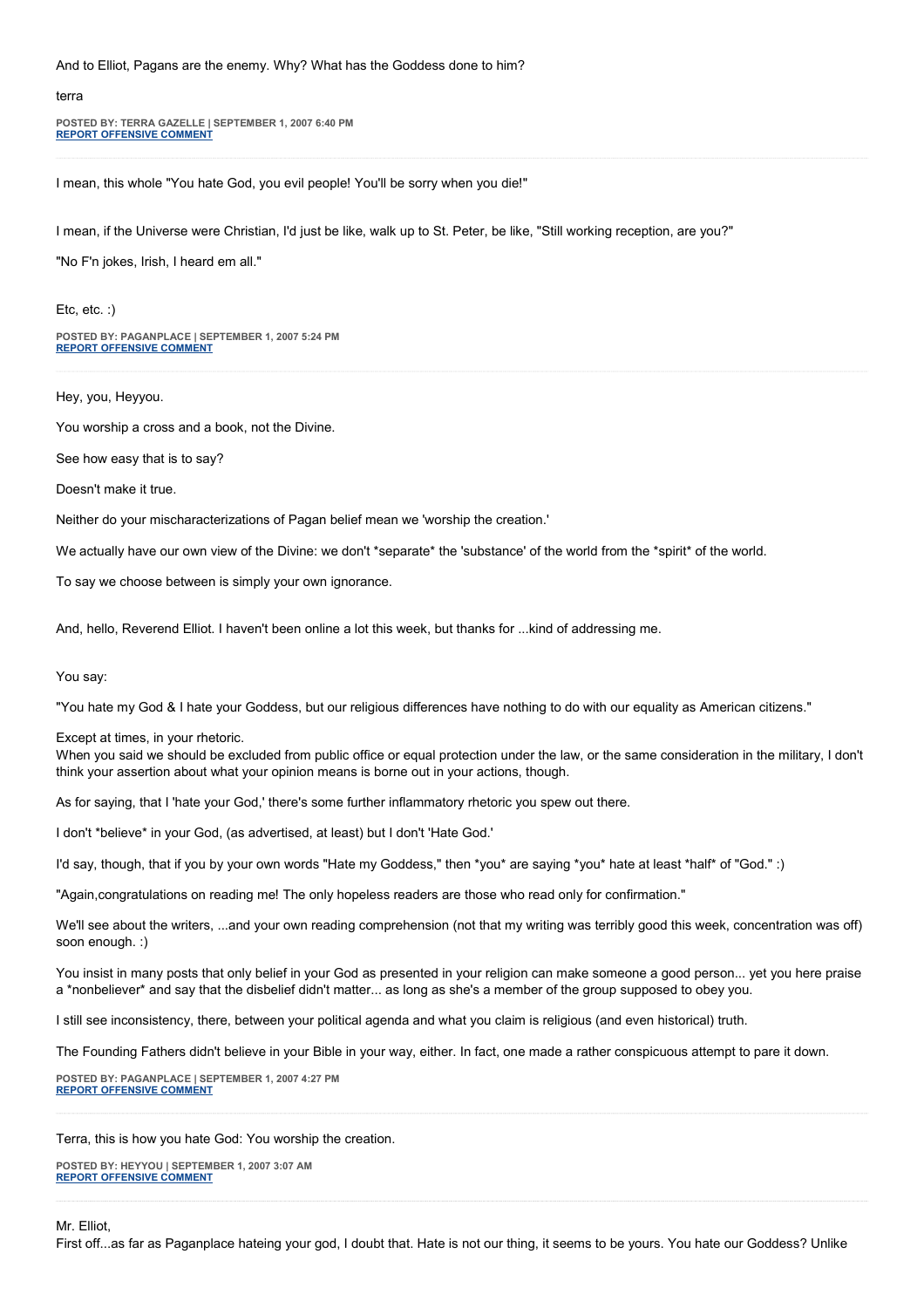us, who know about your god, you know nothing about our Goddess..it is the Christians that seem to have the ability to hate what they do not know.

There is much we hold against Christians, but I for one do not hold it against your god or youre religion. I believe that religion brings out into the open what we are on the inside. Those who hate another's god without knowing that god is telling more about themselves then about their religion.

Paganplace has had just cause for her feelings, while you sir, do not. Tell me, what Pagan has told you you deserved the worse for all eternity?What Pagan has disrupted your worship? What Pagan has called you humiliating names?

We face discrimination up to the Whitehouse...and you hateing our Goddess is just one more grief.A little grief, but another that builds.

We do not hate you...your god or your religion...but I detest your bigotry. But...

Goddess Bless you. Terra

**POSTED BY: TERRA GAZELLE | SEPTEMBER 1, 2007 12:46 AM [REPORT OFFENSIVE COMMENT](mailto:blogs@washingtonpost.com?subject=On%20Faith%20Panelists%20Blog%20%20%7C%20%20Terra%20Gazelle%20%20%7C%20%20Faith%20+%20Doubt%20=%20Progress%20%20%7C%20%201278048&body=%0D%0D%0D%0D%0D================%0D?__mode=view%26_type=comment%26id=1278048%26blog_id=618)**

Ah, so you can read me Eclati-on lingo! Ya Ya. Duce a Gita ZeitGeist Moment! Gim me Fricht! Ya Ya!

P.S., What disd the Nun tell the Priest?

"Nun Of this and Non Of That Father, O.K.?" Oh;

What is the Difference Between a Lame-Duck, Donkey & Elephant? The Same Shiat! And There is nothing Sunni about It!

Happy Labor Day. remember, If You see Something Say Something. I'm Going to Nathans hot Dog tonight and watch the Fireworks at Coney Island 9:20 Pm!! Enjoy!

**POSTED BY: JA JOZ | AUGUST 31, 2007 4:57 PM [REPORT OFFENSIVE COMMENT](mailto:blogs@washingtonpost.com?subject=On%20Faith%20Panelists%20Blog%20%20%7C%20%20Ja%20Joz%20%20%7C%20%20Faith%20+%20Doubt%20=%20Progress%20%20%7C%20%201277272&body=%0D%0D%0D%0D%0D================%0D?__mode=view%26_type=comment%26id=1277272%26blog_id=618)**

"Please quote Pre-Apocalyptic other's lightly and give Us more of your Original StallGeist self, so to speaketrh."

It is important that one's contribution to the conversation be sufficiently framed in the context of the existing conversation. The points one is trying to make are generally not evident without reference to the questions being asked. ... It is therefore important to put the Zeitgeist before the Stallgeist, so to speak.

The above Bible quotes set the tone for a response to the atheist proposition that Christians are ideologically robotic.

Clearly Jesus cried out "Where are you, God?" Clearly Psalm 22 is the whole of the thought being expressed on the cross... the thought of "oh crap, I am surrounded by my enemies and do not know where God is or how I will be rescued from this current calamity.

While reading these two passages, Stalgiss resonates with the thoughts of previous writers, "God hears and saves"

-RT

**POSTED BY: RICHMOND T. STALGISS | AUGUST 31, 2007 4:40 PM [REPORT OFFENSIVE COMMENT](mailto:blogs@washingtonpost.com?subject=On%20Faith%20Panelists%20Blog%20%20%7C%20%20Richmond%20T.%20Stalgiss%20%20%7C%20%20Faith%20+%20Doubt%20=%20Progress%20%20%7C%20%201277209&body=%0D%0D%0D%0D%0D================%0D?__mode=view%26_type=comment%26id=1277209%26blog_id=618)**

Here are a few other data points to consider:

Mark 15:3 4And at the ninth hour Jesus cried with a loud voice, saying, Eloi, Eloi, lama sabachthani? which is, being interpreted, My God, my God, why hast thou forsaken me?

Psalm 22

1My God, my God, why hast thou forsaken me? why art thou so far from helping me, and from the words of my roaring?

2O my God, I cry in the day time, but thou hearest not; and in the night season, and am not silent.

3But thou art holy, O thou that inhabitest the praises of Israel.

4Our fathers trusted in thee: they trusted, and thou didst deliver them.

5They cried unto thee, and were delivered: they trusted in thee, and were not confounded.

6But I am a worm, and no man; a reproach of men, and despised of the people.

7All they that see me laugh me to scorn: they shoot out the lip, they shake the head, saying,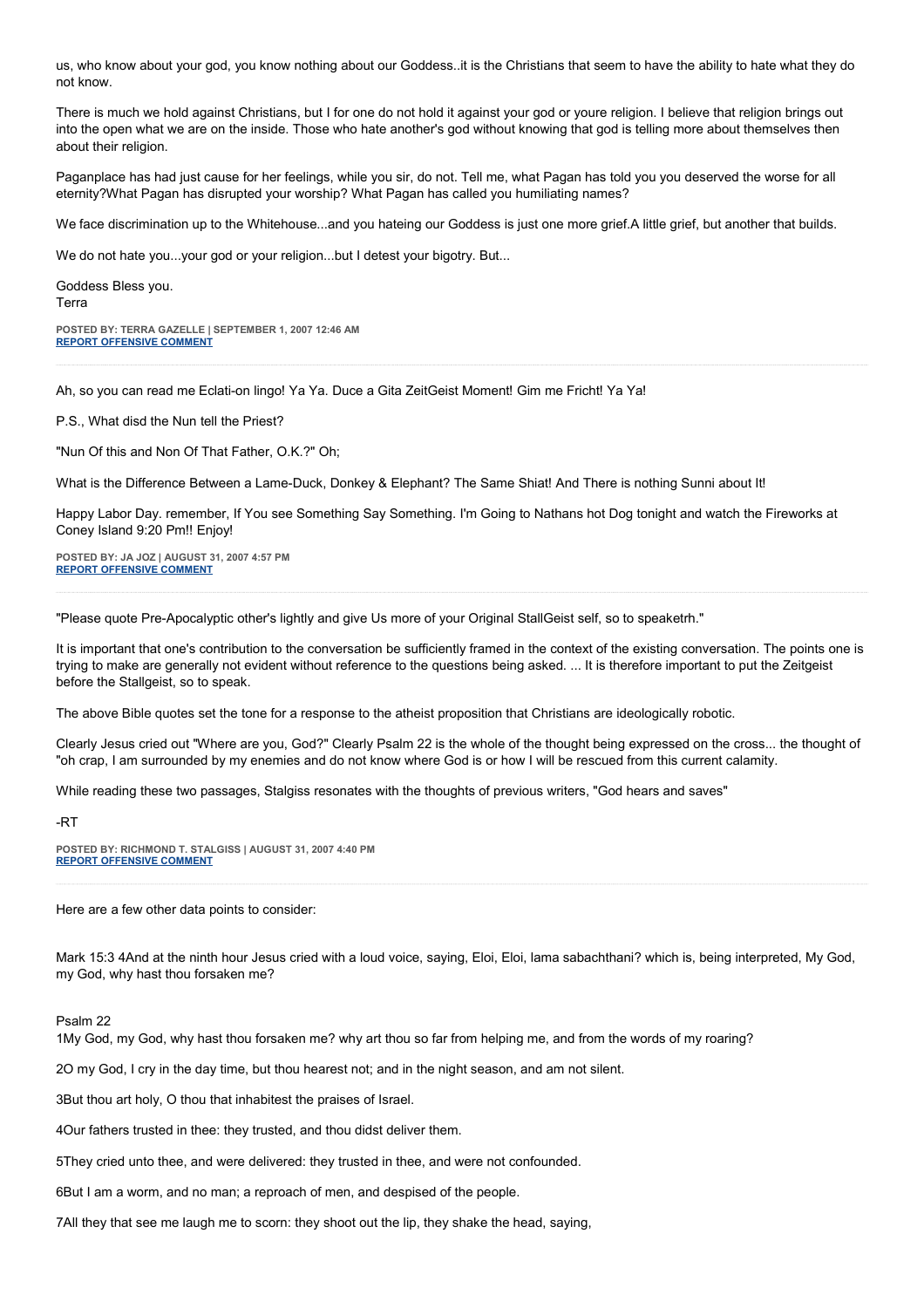8He trusted on the LORD that he would deliver him: let him deliver him, seeing he delighted in him.

9But thou art he that took me out of the womb: thou didst make me hope when I was upon my mother's breasts.

10I was cast upon thee from the womb: thou art my God from my mother's belly.

11Be not far from me; for trouble is near; for there is none to help.

12Many bulls have compassed me: strong bulls of Bashan have beset me round.

13They gaped upon me with their mouths, as a ravening and a roaring lion.

14I am poured out like water, and all my bones are out of joint: my heart is like wax; it is melted in the midst of my bowels.

15My strength is dried up like a potsherd; and my tongue cleaveth to my jaws; and thou hast brought me into the dust of death.

16For dogs have compassed me: the assembly of the wicked have inclosed me: they pierced my hands and my feet.

17I may tell all my bones: they look and stare upon me.

18They part my garments among them, and cast lots upon my vesture.

19But be not thou far from me, O LORD: O my strength, haste thee to help me.

20Deliver my soul from the sword; my darling from the power of the dog.

21Save me from the lion's mouth: for thou hast heard me from the horns of the unicorns.

22I will declare thy name unto my brethren: in the midst of the congregation will I praise thee.

23Ye that fear the LORD, praise him; all ye the seed of Jacob, glorify him; and fear him, all ye the seed of Israel.

24For he hath not despised nor abhorred the affliction of the afflicted; neither hath he hid his face from him; but when he cried unto him, he heard.

25My praise shall be of thee in the great congregation: I will pay my vows before them that fear him.

26The meek shall eat and be satisfied: they shall praise the LORD that seek him: your heart shall live for ever.

27All the ends of the world shall remember and turn unto the LORD: and all the kindreds of the nations shall worship before thee.

28For the kingdom is the LORD's: and he is the governor among the nations.

29All they that be fat upon earth shall eat and worship: all they that go down to the dust shall bow before him: and none can keep alive his own soul.

30A seed shall serve him; it shall be accounted to the Lord for a generation.

31They shall come, and shall declare his righteousness unto a people that shall be born, that he hath done this.

**POSTED BY: RICHMOND T. STALLGISS | AUGUST 31, 2007 2:58 PM [REPORT OFFENSIVE COMMENT](mailto:blogs@washingtonpost.com?subject=On%20Faith%20Panelists%20Blog%20%20%7C%20%20Richmond%20T.%20Stallgiss%20%20%7C%20%20Faith%20+%20Doubt%20=%20Progress%20%20%7C%20%201276938&body=%0D%0D%0D%0D%0D================%0D?__mode=view%26_type=comment%26id=1276938%26blog_id=618)**

Gosh Colin, you sound pretty sure of yourself there.

You are thinking in cliches:

\* Christians = Ideological Robots

\* Atheists = Clear Headed Logicians

It is almost as if you are afraid of nuance.

I say it's perfectly normal for perceptions not to make sense at first ... reality emerges into our perspective as we put all the pieces together. Just because it doesn't make sense to you doesn't mean it's illogical.

Peace, **RT** 

**POSTED BY: RICHMOND T. STALLGISS | AUGUST 31, 2007 2:51 PM [REPORT OFFENSIVE COMMENT](mailto:blogs@washingtonpost.com?subject=On%20Faith%20Panelists%20Blog%20%20%7C%20%20Richmond%20T.%20Stallgiss%20%20%7C%20%20Faith%20+%20Doubt%20=%20Progress%20%20%7C%20%201276927&body=%0D%0D%0D%0D%0D================%0D?__mode=view%26_type=comment%26id=1276927%26blog_id=618)**

It seems that Christians are making a virtue of what they fear most.Doubt. Doubt has always been violently discouraged by the supernaturalists in the past. People were